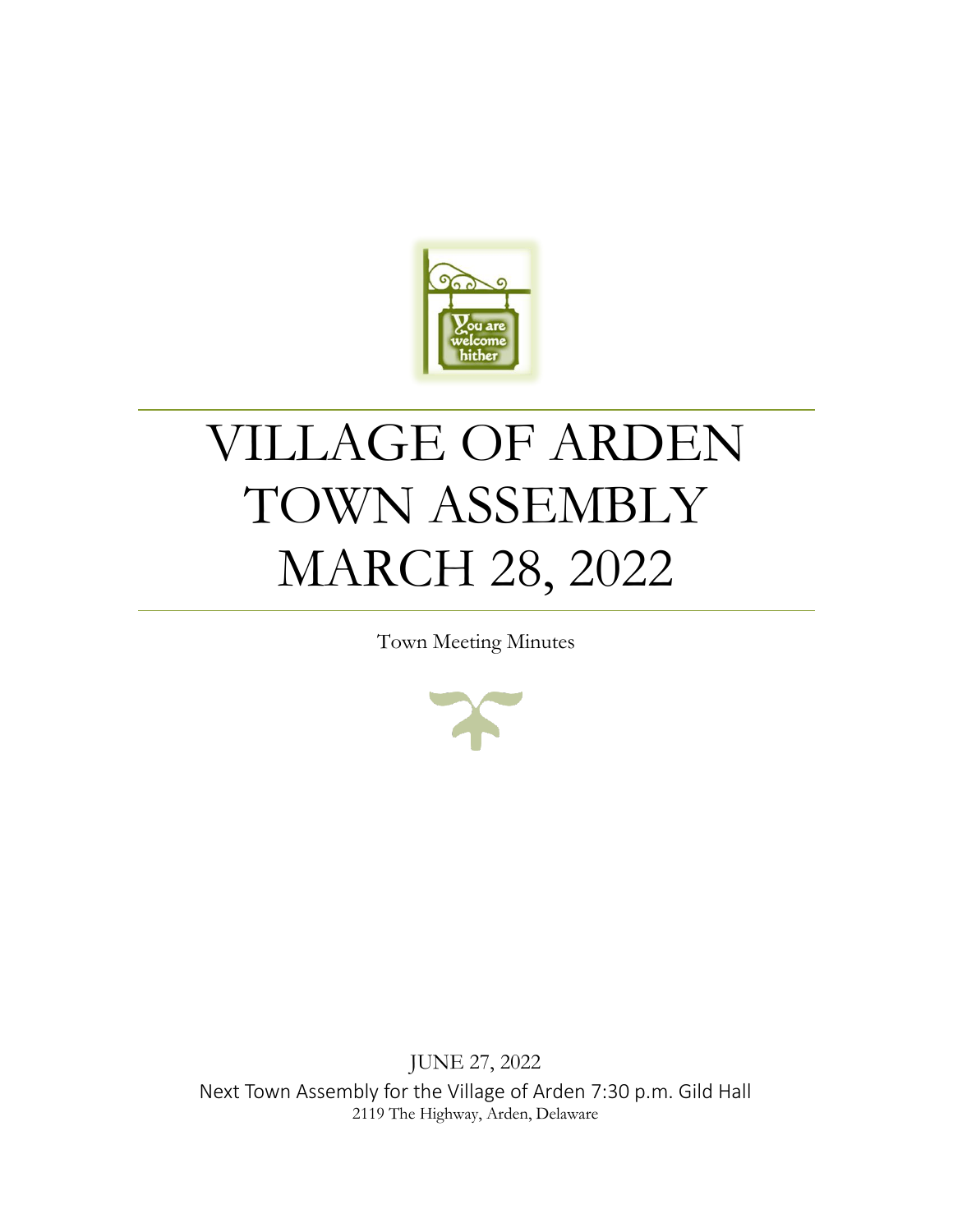## **Motions Presented**

## 10.0 Advisory Committee Report - Danny Schweers

**Motion:** Future meetings of Town Assembly will be in person provided CDC & state guidelines are met.

**Motion passed**.

## **13.0 Old Business**

*Mike Curtis read into the minutes the following motion: I move the Town Assembly Village of Arden urge New Castle County at the completion of the reassessment to reduce the assess rates or tax rates on the value of buildings and other improvements only until the desired revenue is attained.* **Motion Approved.** 

#### **Unanimous consent**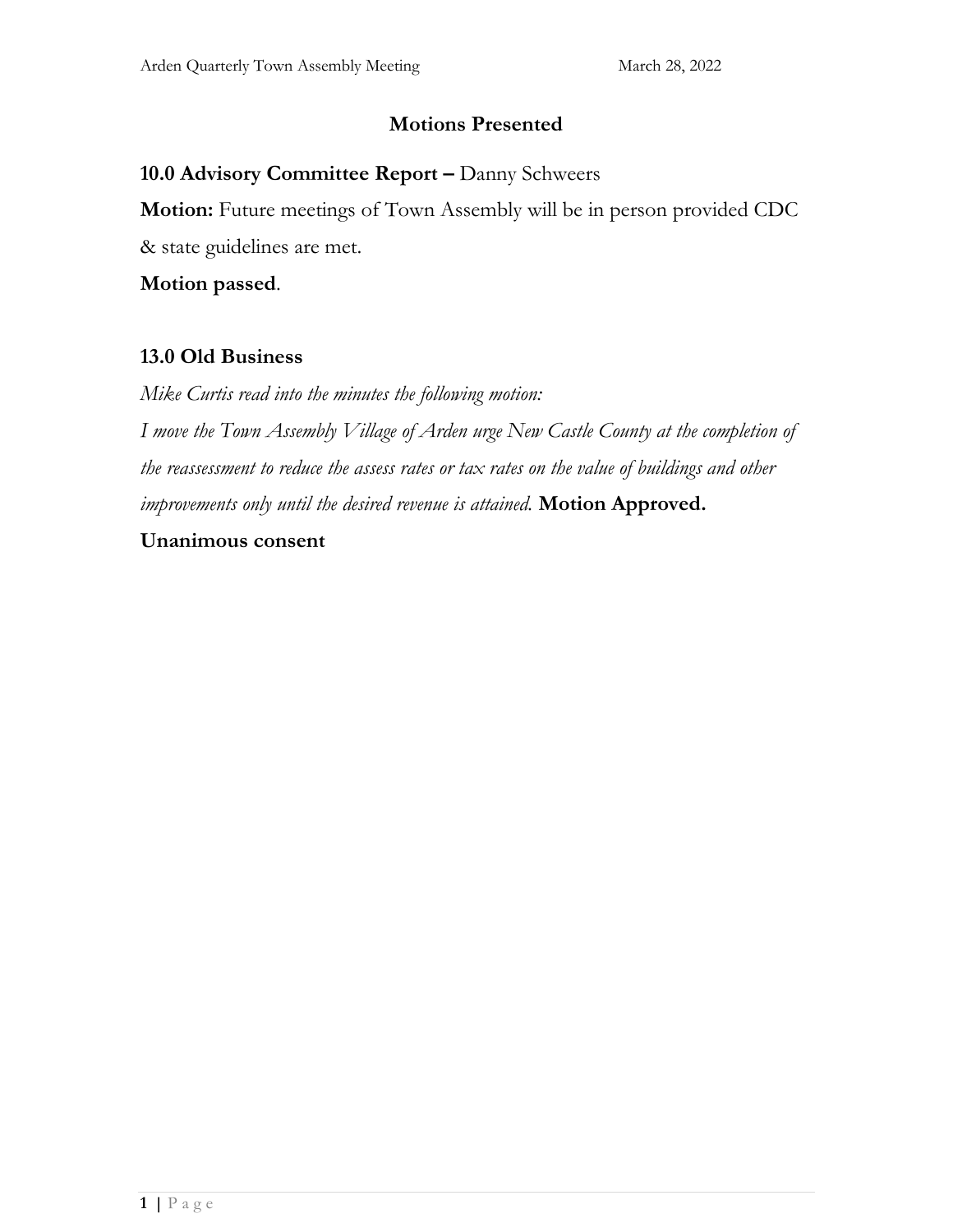# **Zoom Attendance**

| Ιill          | Althouse-Wood   | Irene          | O'Connor   |
|---------------|-----------------|----------------|------------|
| Skip          | Bailey          | Cookie         | Ohlson     |
| Beverly       | Barnett         | Ron            | Ozer       |
| Ariel         | Becker          | Shana          | Pinter     |
| Nohi          | Becker          | <b>leffrey</b> | Politis    |
| Steve         | Benigni         | Pam            | Politis    |
| Jennifer      | <b>Borders</b>  | Sachin         | Puranik    |
| Walter        | <b>Borders</b>  | Gary E         | Quinton    |
| <b>Brooke</b> | Bovard          | Eric           | Reed       |
| Marianne      | Cinaglia        | Elizabeth      | Resko      |
| Beverly       | Clendening      | Grace E        | Ressler    |
| <b>Jess</b>   | Colgan-Snyder   | Deborah        | Ricard     |
| Garrett       | Colgan-Snyder   | Clav           | Ridings    |
| Peter         | Compo           | Toby           | Ridings    |
| Mike          | Curtis          | Ed             | Rohrbach   |
| Carol         | DiGiovanni      | Warren         | Rosenkra   |
| Dorinda       | Dove            | John           | Scheflen   |
| Joseph        | Dugan           | Marcia         | Scheflen   |
| Bob           | Erenburg        | Danny          | Schweers   |
| Carl          | Falco           | Vicki          | Scott      |
| Stevie        | French          | Ray            | Seigfried  |
| David         | Gerbec          | Lynn           | Shapira    |
| Simon         | Hamermesh       | Nadiv          | Shapira    |
| Ellie         | Hansen          | Maya           | Shapira    |
| Stephen       | Harcourt        | Ben            | Shapira    |
| Tegan         | Harcourt-Brooke | Sara           | Somerville |
| Tiernan       | Harcourt-Brooke | <b>Jeffrey</b> | Steen      |
| Barbara       | Henry           | Susan          | Stith      |
| Elaine        | Hickey          | Bob            | Stith      |
| Lee           | Hoover          | Jacqi          | Tanzer     |
| Zack          | Houck           | Steve          | Tanzer     |
| Michelle      | Klein           | Kathrine       | Threefoot  |
| Mike          | Klein           | Elizabeth      | Varley     |
| Lvnda         | Kolski          | Cecilia        | Vore       |
| Carol         | Larson          | Larry          | Walker     |
| Barbara       | Macklem         | Jan            | Westerho   |
| Mary L        | Marconi         | Tom            | Wheeler    |
| David         | Michelson       | Keri           | Will-del   |
| Gary          | Mullinax        | Lisa           | Wolfe      |
| Lisa          | Mullinax        | Maren          | Wood       |
| Vered         | Nohi            | Mark           | Wood       |
| Betty         | $O$ 'Regan      | Kevin          | Wray       |
| Denis         | O'Regan         |                |            |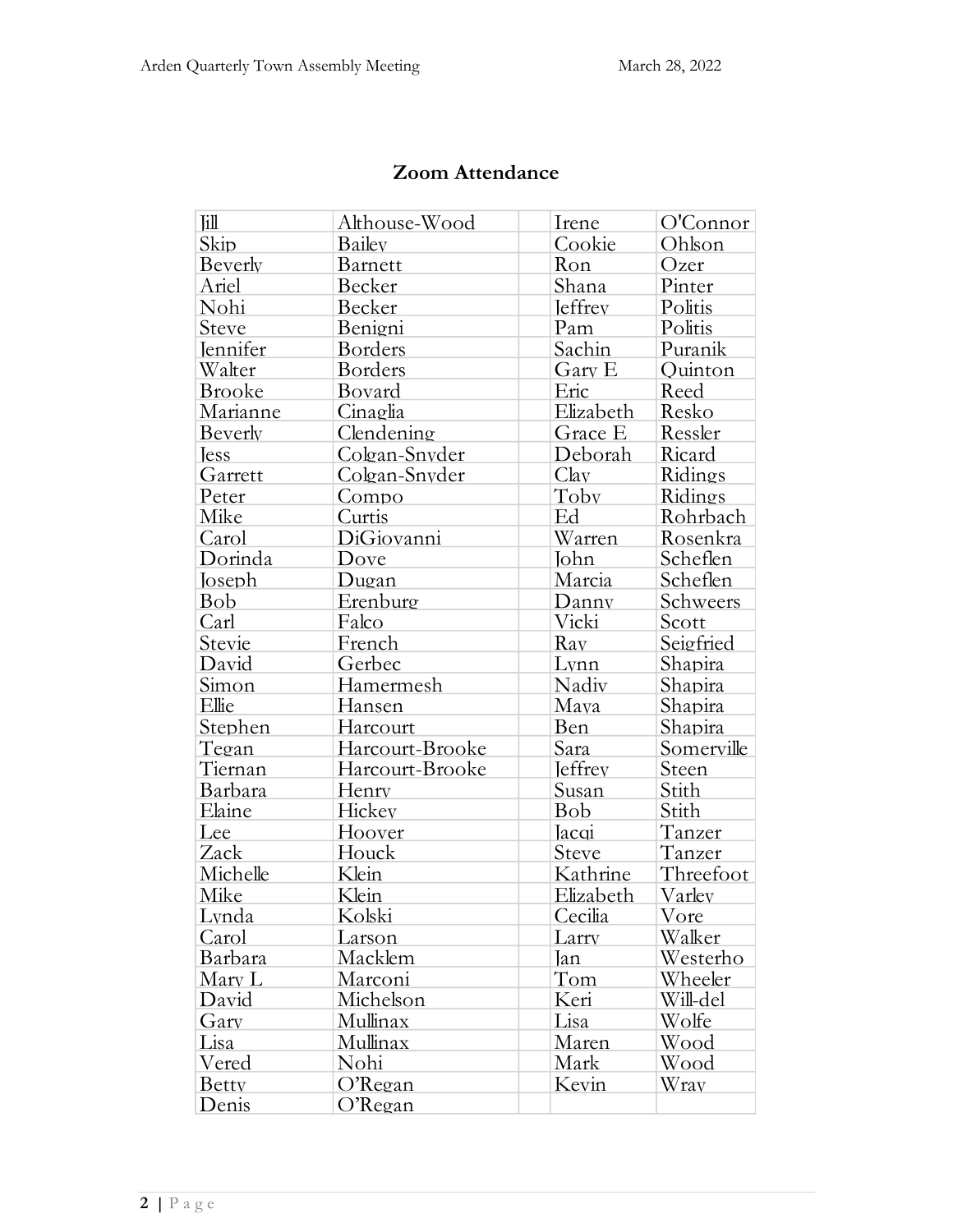**1.0 Call to Order** – Chairman Jeffrey Politis called meeting to order at 7:34 p.m.

## **2.0 Election of Officers & Committees –** Barbara Macklem

The Registration Committee conducted the annual election of Committee Members and Officers tonight. Absentee Voting has been in place for this election.

Votes will be counted on Wednesday, March 30, at the Buzz Ware Village Center at 3:00 p.m. Counting will be done by a small crew of committee members and members of their households to minimize Covid risks. The public is permitted to attend, but observers must follow guidelines for distancing and wearing masks.

Results will be posted on the Village website and bulletin boards.

Respectfully submitted,

Barbara Macklem

Thank You!

**3.0 Approval of Minutes -** January 2022 Town Assembly Minutes approved as presented. Unanimous consent.

## **4.0 New Residents**

Kevin Wrey Welcome!

# **5.0 Recognition of Departed**

Ruth Ann Crovetto, Hugh Roberts, John Grimaldi.

All were welcomed to comment about those we have lost in the last quarter.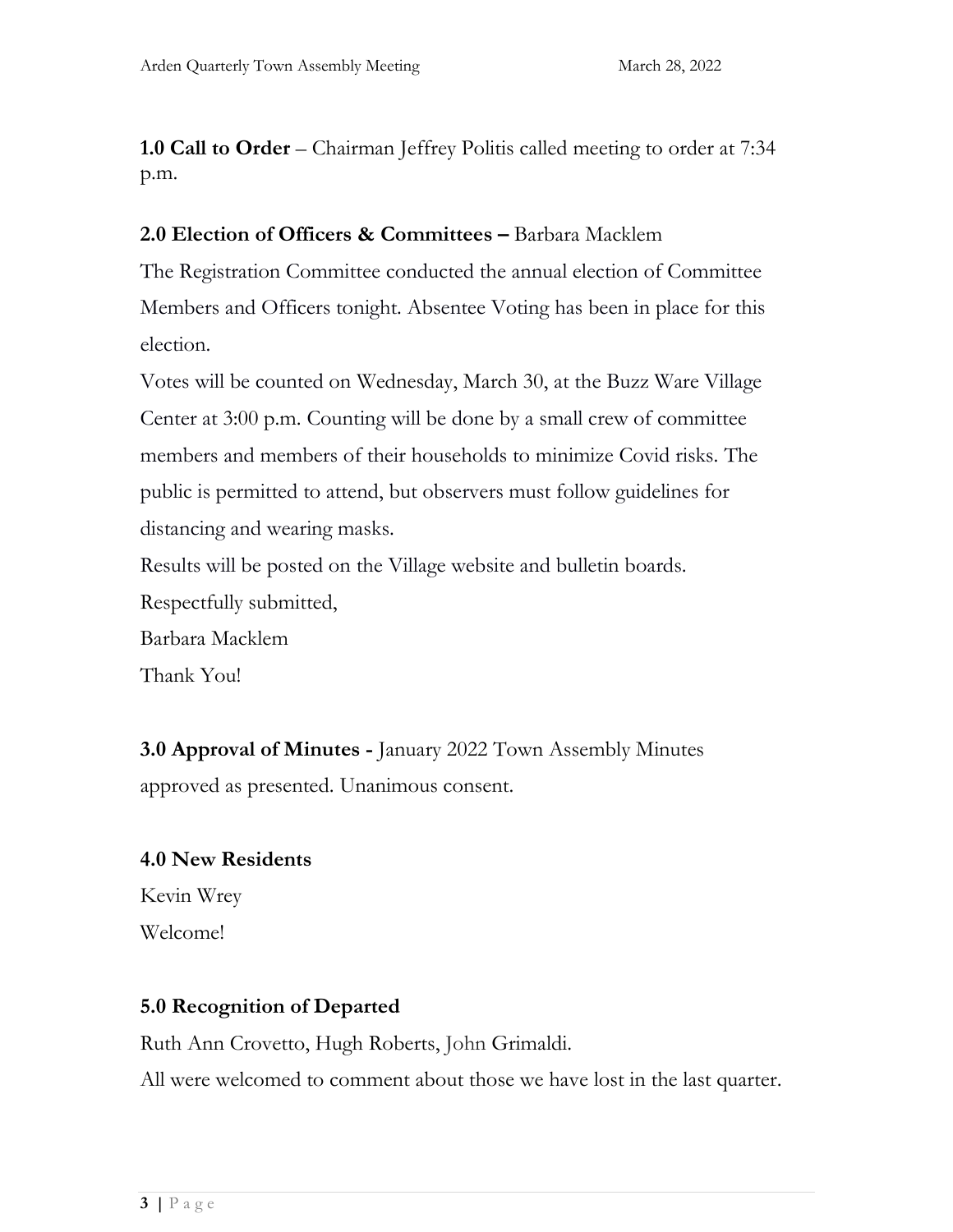A moment of silence.

## **6.0 Visitors-** None

**7.0 Town Chair's Communication Report -** Chair Jeffrey Politis Communications from the Chair. Since the last town meeting….

- 1. Tonight, is election night and obviously we are doing things a little differently again. Thank you to the Registration Committee for working through the details of how to accomplish this feat in a virtual forum. I wanted to remind everyone that you must sign into the chat in order for your ballot to be accepted. We will be using this sign in as evidence that you attended the meeting.
- 2. Additionally, I wanted to thank those willing to serve on a committee of the Village. It is through the service of our committee members that allows the Village to run. Thank you.
- 3. We received the paperwork for mosquito control from DNREC. As we have agreed to spraying in recent years, I have signed and returned the agreement. Note that spraying for mosquitos does not automatically happen, but rather a request must be made to mosquito control from the Village.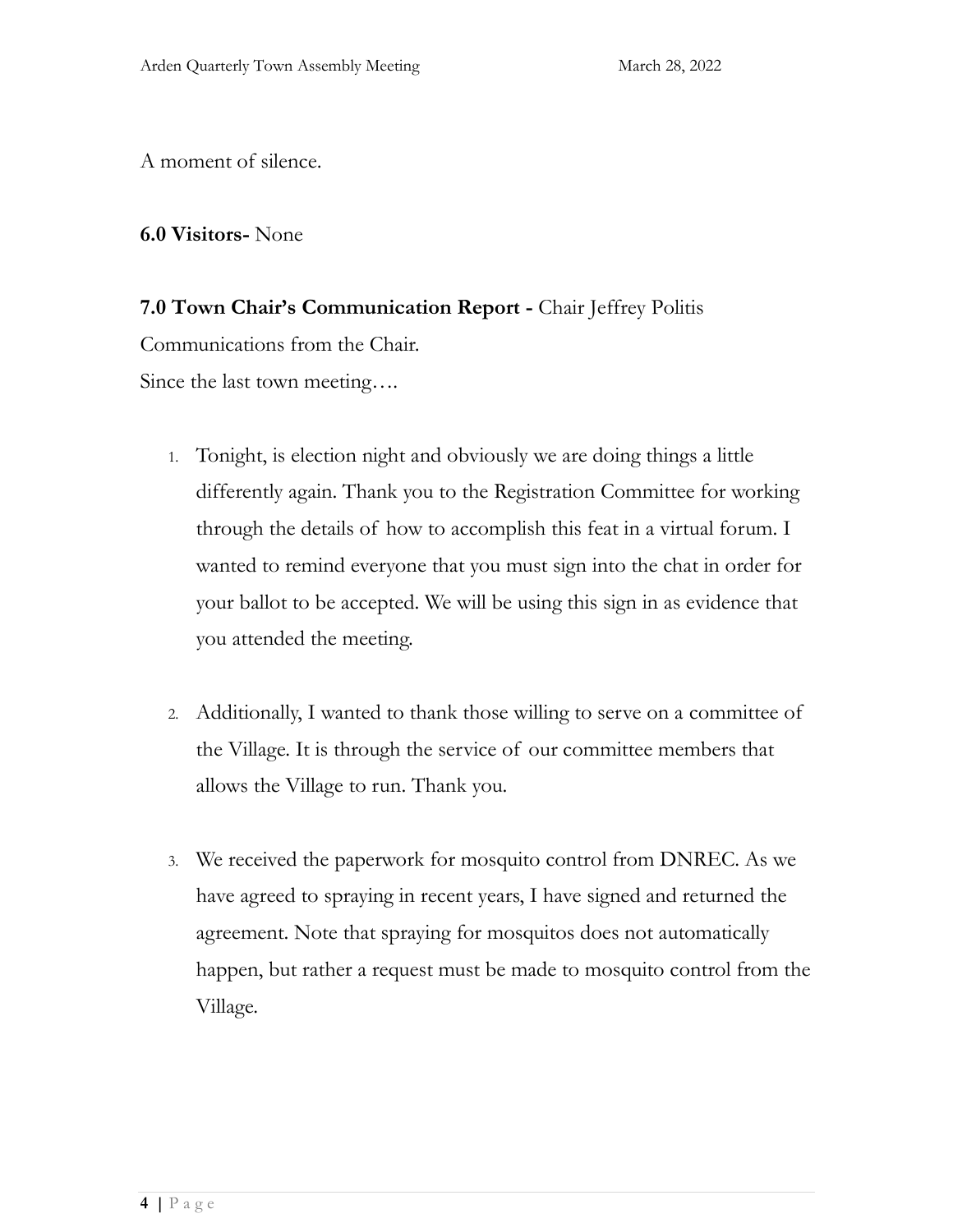- 4. I continue to see residents post questions or seeking information via Facebook or Next door. I want to remind everyone that these are not government sites and you may or may not get the response you are seeking by using these sites. I, for example, do not respond to posts on these sites. If you are seeking information, the best way to get it is to reach out directly to the committee responsible. Each committee has a direct email. If you do not get a response or are not sure whom you should ask, you can also feel free to reach out to me via my email at ardenchair@arden.delaware.gov.
- 5. Lastly, a reminder that this meeting is being recorded and we ask that you please state your name when you speak.

Let's have a respectful and deliberative meeting. Thanks So submitted, Jeffrey Politis Town Chair, Village of Arden.

Chairman's Communications Report – Thank you!

# **8.0 Trustee Report –** Carl Falco

## Finances:

The Arden Trust quarterly financial report will be available for review online as part of the Town Assembly Meeting Minutes. The 2020-2021 audit of the Arden Trust financial records, performed by Barbacane Thornton & Company, has been completed. Copies of the audit report have been sent to the Town Chairman, Secretary, Treasurer and Audit Committee.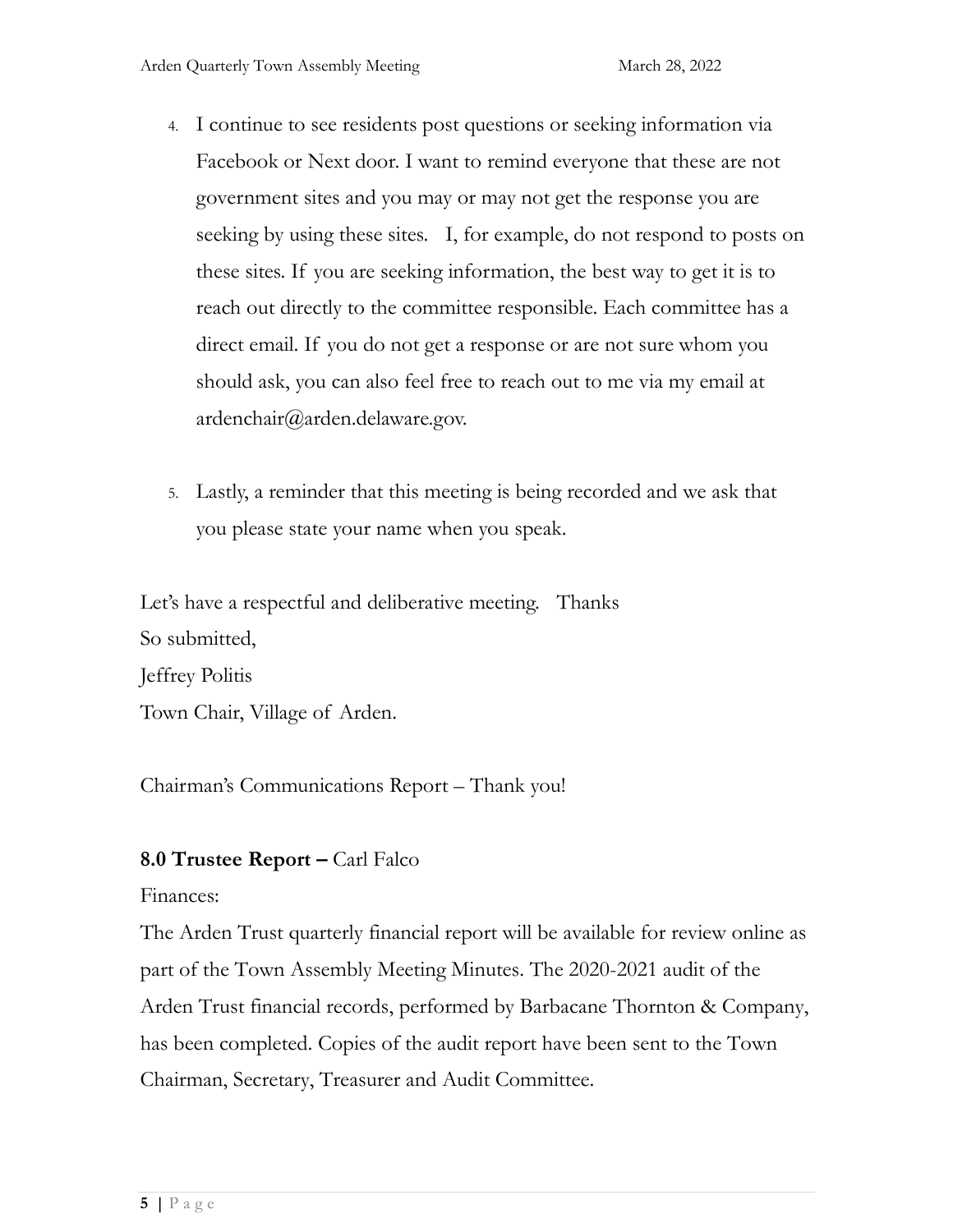The amount of 2022 Land Rent collected as of Friday at noon is \$615,121.68. The total to be collected is \$767,784.28. If you have any questions about your bill, please contact our administrative assistant Rachel Kantner at 475-7980 or via email at Trustees.of.Arden@gmail.com.

2022 Application for Tax Rebates:

A Senior School Property Tax Credit is available if you are over 65 or will be turning 65 by July 1st of the year you apply. Individuals who moved to Delaware before 12/31/2017 qualify for this tax credit. For individuals moving to Delaware on or after  $1/1/2018$ , you must be a resident at least ten years prior to application. When an application is accepted, a Senior School Property Tax Credit will appear on the leaseholder's New Castle County School Tax bill, which is sent to the Trustees for payment. The Trustees will rebate the amount that the tax bill is reduced to the leaseholder. This can be up to a \$400 rebate annually.

New Castle County has other programs (e.g., New Castle County Senior Tax Exemption) that may reduce a leaseholder's County and School property taxes based upon low income and/or disability. Any such reductions in a leaseholder's tax bill will also be rebated to the leaseholder by the Trustees. More than \$40,000 were rebated to leaseholders in 2021. Explanations of the Senior programs can be found at [https://www.nccde.org/2076/Seniors.](https://www.nccde.org/2076/Seniors) You may apply for the Senior School Tax

Trustees Report - Thank You!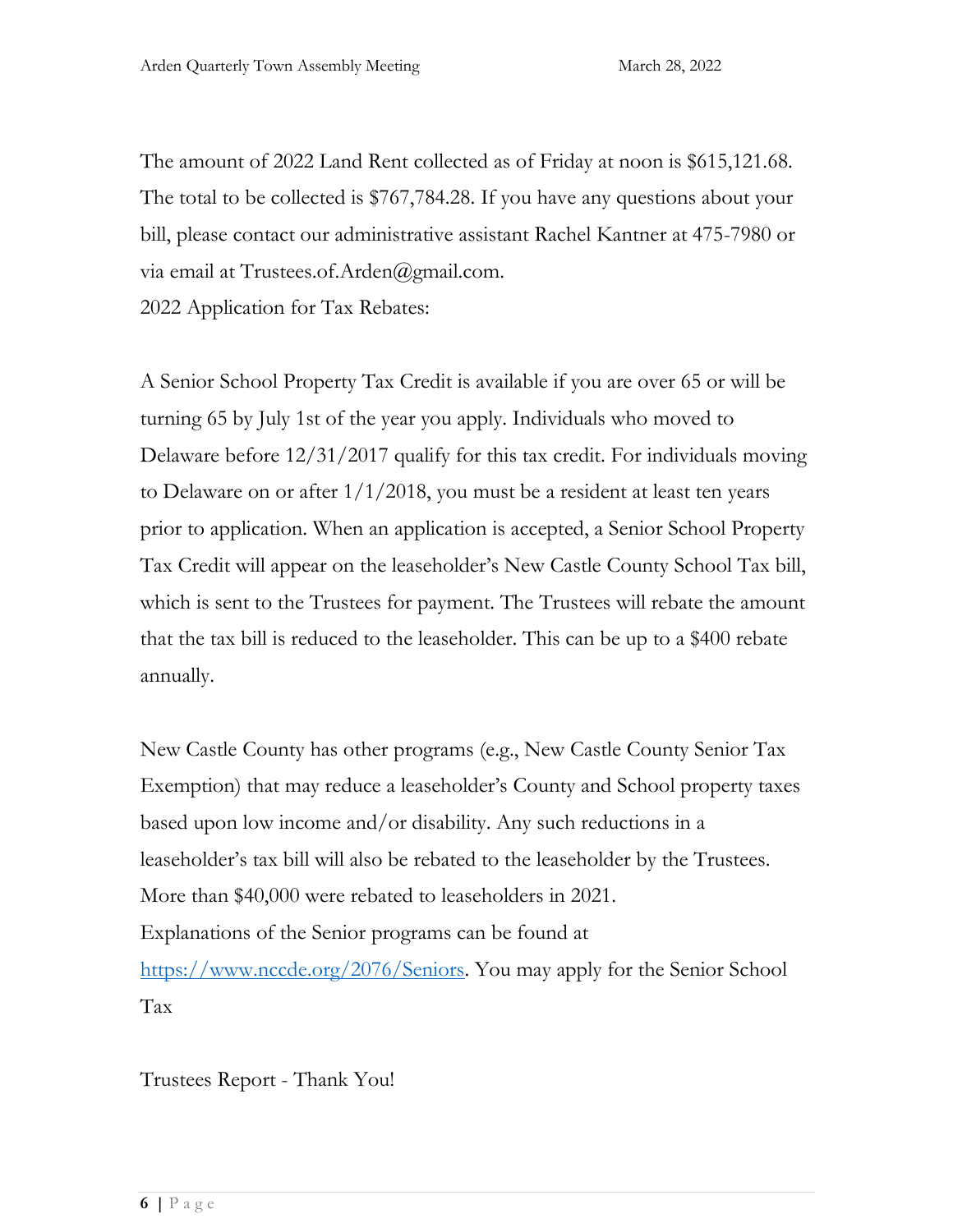# **9.0 Treasurer's Report** – Skip Bailey

The Treasurer would like to remind all Village residents that all Village financial policies, general policies and those regarding monetary gifts, investment guidelines, endowment funds, and requests for grants are all found on the Village of Arden website under Budget Committee/Finances. These policies have been and remain in place.

## **Review of basic financial reports**

All reports are effective as of March 28, 2022. There has been some activity right at end of fiscal year. The final fiscal year reports will be available after March 24, 2022.

Statement of Financial Position

Funds are in standard status. Money Market fund at TD Bank continues minimal interest income.

Statement of Financial Activity

Committees, other budgeted items

All Committees are or will be within budget.

Statement of Fund Balance

The Delaware Department Natural Resources and Environmental Control (DNREC) has fully paid the state half of the Stormwater Management review. The state ½ the Village paid to ForeSite has been reinstated to the Vacant Housing Fund.

Additional points of information

• The Village had a check that was intercepted at some point during mail delivery. Unknown perpetrators changed, or "washed", the original check and fraudulently cashed it. TD Bank has assured us that once their investigation is complete, our account will be fully reimbursed. It is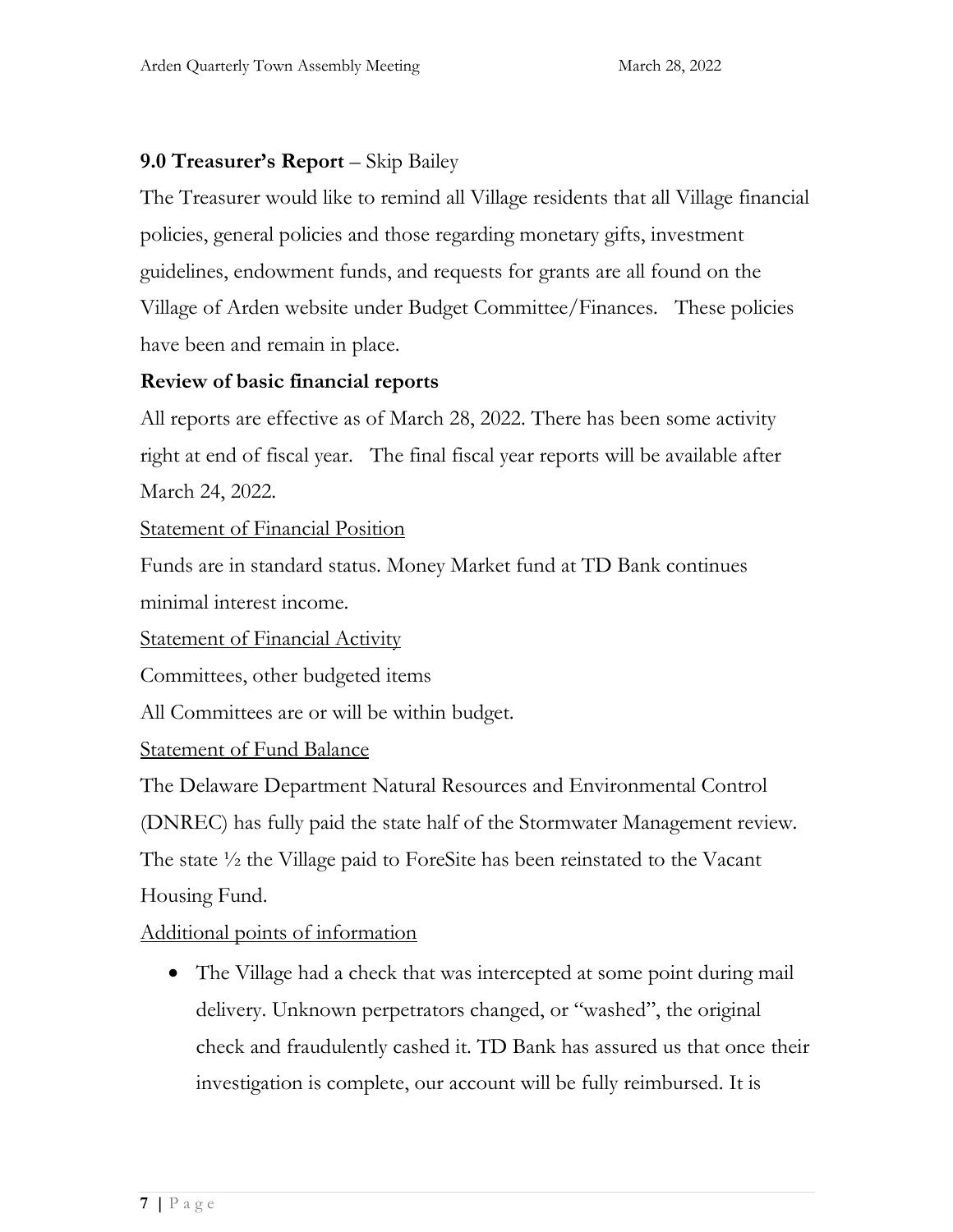estimated that this ongoing TD investigation could take up to another month.

• Unrelated to the check fraud issue (above), I was contacted by a representative of First Citizens Community Bank (FCCB). FCCB is a regional bank starting out in Pennsylvania over 100 years ago. They are expanding and now have three branches in Delaware. Fully FDIC insured, they are interested in taking on municipal clients. They put together a comprehensive proposal offering some great features. Of particular note are interest bearing checking accounts, and options for streamlining deposits. I've shared this information with the Audit Committee, the village bookkeeper and the Town Chair. I will begin transition to FCCB as the town bank in the next few weeks. The transition should generate greater interest earnings for the Village and allow for more banking options

Respectfully Submitted,

Skip Bailey, Treasurer

## Comments/Questions

Denis O'Regan inquired about the BWVC interested in setting up a credit card with the new bank. Skip points out that one of the options the First Citizens Community Bank (FCCB) offers is a "non-person guaranteed person business credit card". In general, credit cards still have to have an identified individual on the card in order for it to have a legal transaction, but they would not have to have a requirement that individuals would guarantee the card. They can also impose a limit on the card. Skip set up a debit card for the operational needs of the BWVC in order for them to have more flexibility. So far it appears that it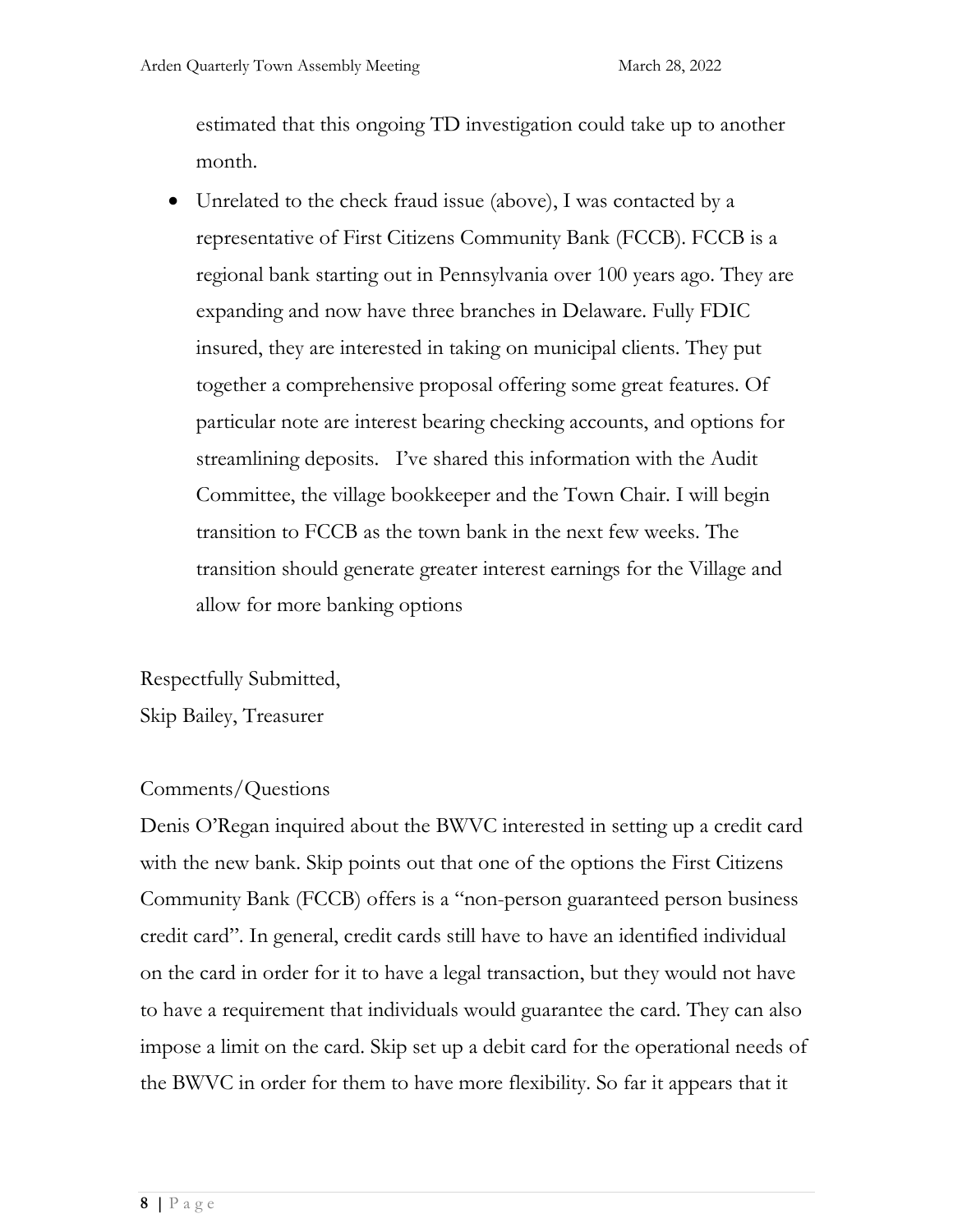has been working well. A credit card for the Village would allow different payment options for committees and for certain kind of payments that need to occur on line, in which the vendor does not accept checks or invoices and an individual would prefer not to front their own money and be reimbursed. Skip further adds that one of the features they will provide to the Village for free (\$50/fee for this service) is to allow us to upload issued checks from our QuickBooks accounting program into their banking system and they will flag any missing checks from sequence of issued checks.

Kate Threefoot wants to make sure they have appropriate transparency and financial controls. Skip reassures that the Audit Committee have in place the same type of audit procedures as the village has put into place for scrutiny of the check processing procedure. All credit card transactions are audited by the audit committee.

Marianne Cinaglia questions Treasurer's authority to move money to another bank. It is within the purview of the Treasurer and that was provide as part of the Treasurer's job description.

Treasurer's Report – Thank you!

# **10.0 Advisory Committee Report –** Danny Schweers

The Advisory Committee met via video on March 7, 2022 to set the agenda for this meeting.

We finalized the list of nominees for the election to be held tonight. In all, there are 24 vacancies to fill. Because our village requires two nominees for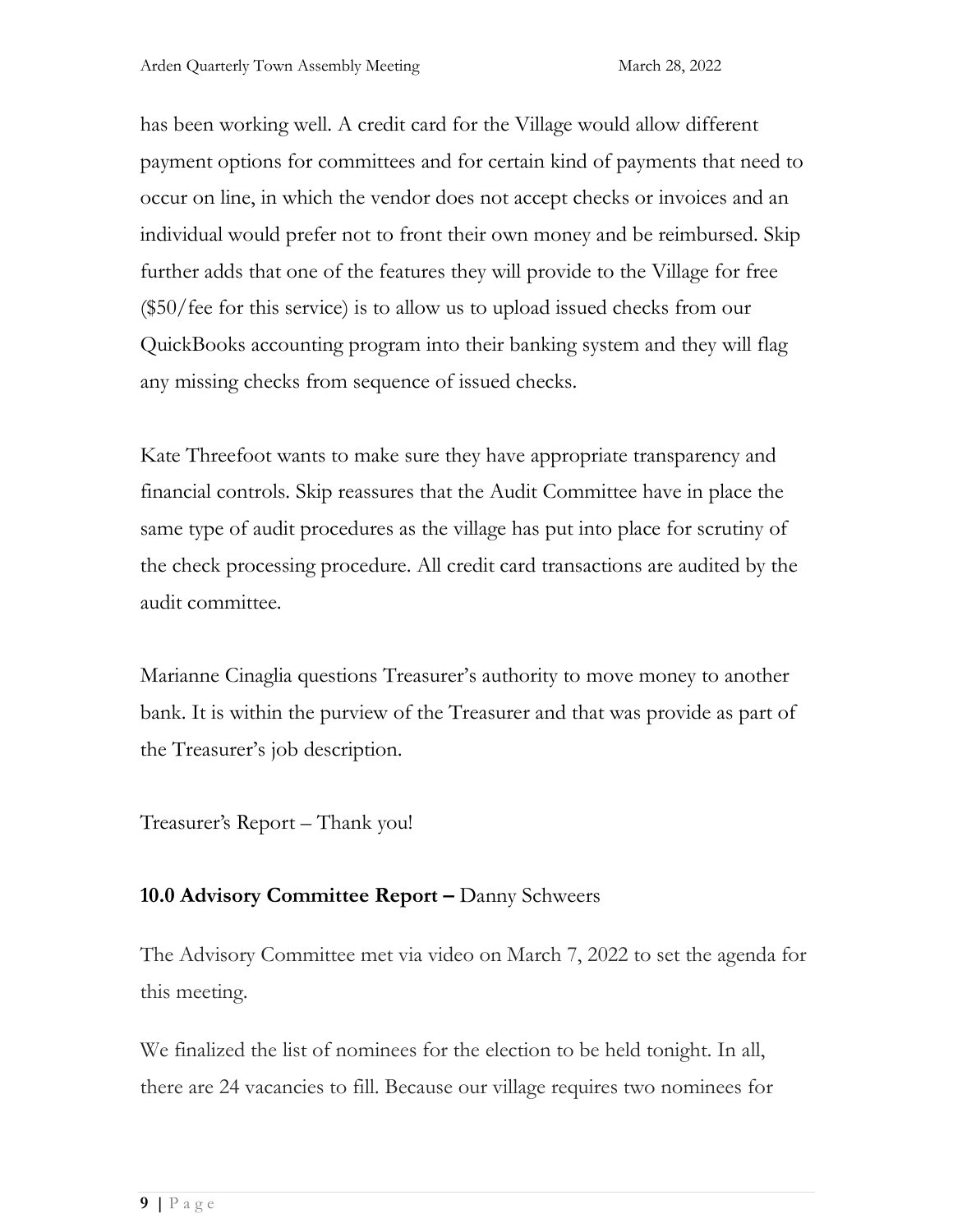every vacant committee position, to complete the ballot this year we needed 44 candidates. We found six more than we needed — 50! This is a heartening display of civic engagement. It is delightful to see so many willing to serve. It seems a shame that 25 committee candidates will not be elected. So let me say this to those who will not be elected — attend committee meetings anyway! Volunteer to help the committee in its work.

One topic of discussion at the last Advisory Committee meeting was whether to continue meetings via video, or in person, or some kind of hybrid. While the Advisory Committee decided to have tonight's meeting via video, it moves that future meeting of the Town Assembly be in person.

Finally, I wish to thank the Town Assembly for electing me as Chair of the Advisory Committee for the last five years. If other obligations on my time were less pressing, I might have been willing to serve another five. As it is, with two candidates eager to serve in my place, I look forward to simply being a member of the Town Assembly for the coming year, perhaps even a vocal member!

Faithfully submitted,

Danny Schweers, Chair, Advisory Committee

**Motion:** Future meetings of Town Assembly will be in person provided CDC & state guidelines are met. **Motion passed**.

All thanked Danny for his many years of service to the community.

Advisory Report - Thank you!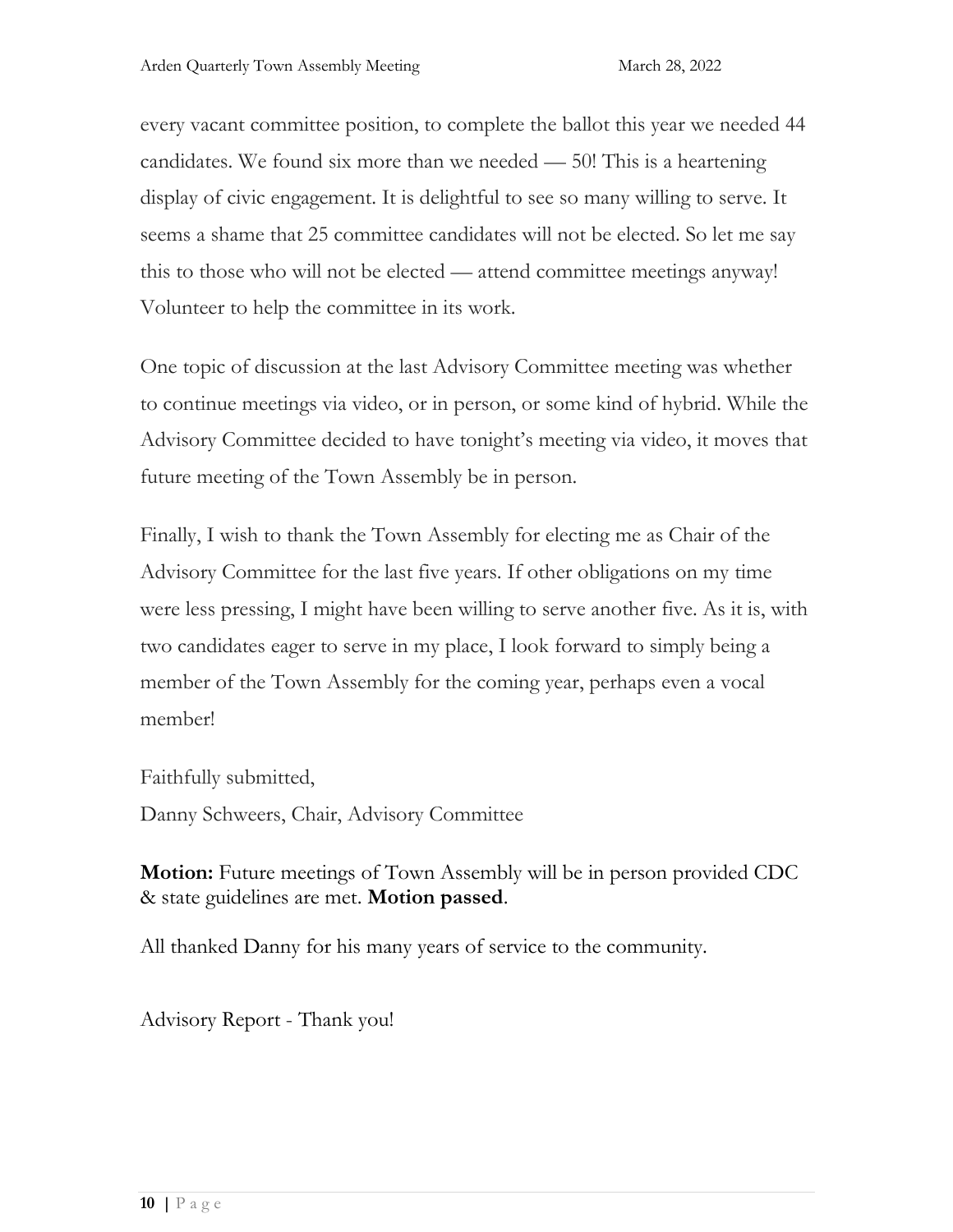## **11.0 Board of Assessors –** Deborah Ricard

The 2022 Board of Assessors comprised of Deborah Ricard/Chair, Vicki Scott/Secretary, Brooke Bovard, Denis O'Regan, John Scheflen, Elizabeth Varley and Tom Wheeler continue to meet in person on the first Wednesday of each month at 7:30 pm to work toward determining next year's formula for land rent assessment. These monthly meetings are open and agenda topics are listed on the BWVC Official Notice Bulletin Board as well as on the Assessors page of the arden.delaware.gov website. Upcoming public meetings are scheduled in person at the BWVC on Wednesday, May 4, and Wednesday, June 1, at 7 pm. All interested individuals are encouraged to attend to ask questions and share concerns about how Arden's land rent is determined. Respectfully submitted,

Deborah Ricard

Board of Assessor's Report - Thank you!

# **12.00 Standing Committee Reports presented in Ascending Order**

## **12.1 Archives –** Lisa Mullinax

As you may know, the Arden Craft Shop Museum is closed for remodeling.

In August, a sprinkler head in the apartment above the Museum malfunctioned, sending water into parts of the Museum. Fortunately, our curator and several volunteers were in the Museum that evening, and acted quickly to move items that were in the path of the water. Thanks to their efforts, and that of other volunteers who arrived quickly to help, the entire collection is undamaged, safe and secure.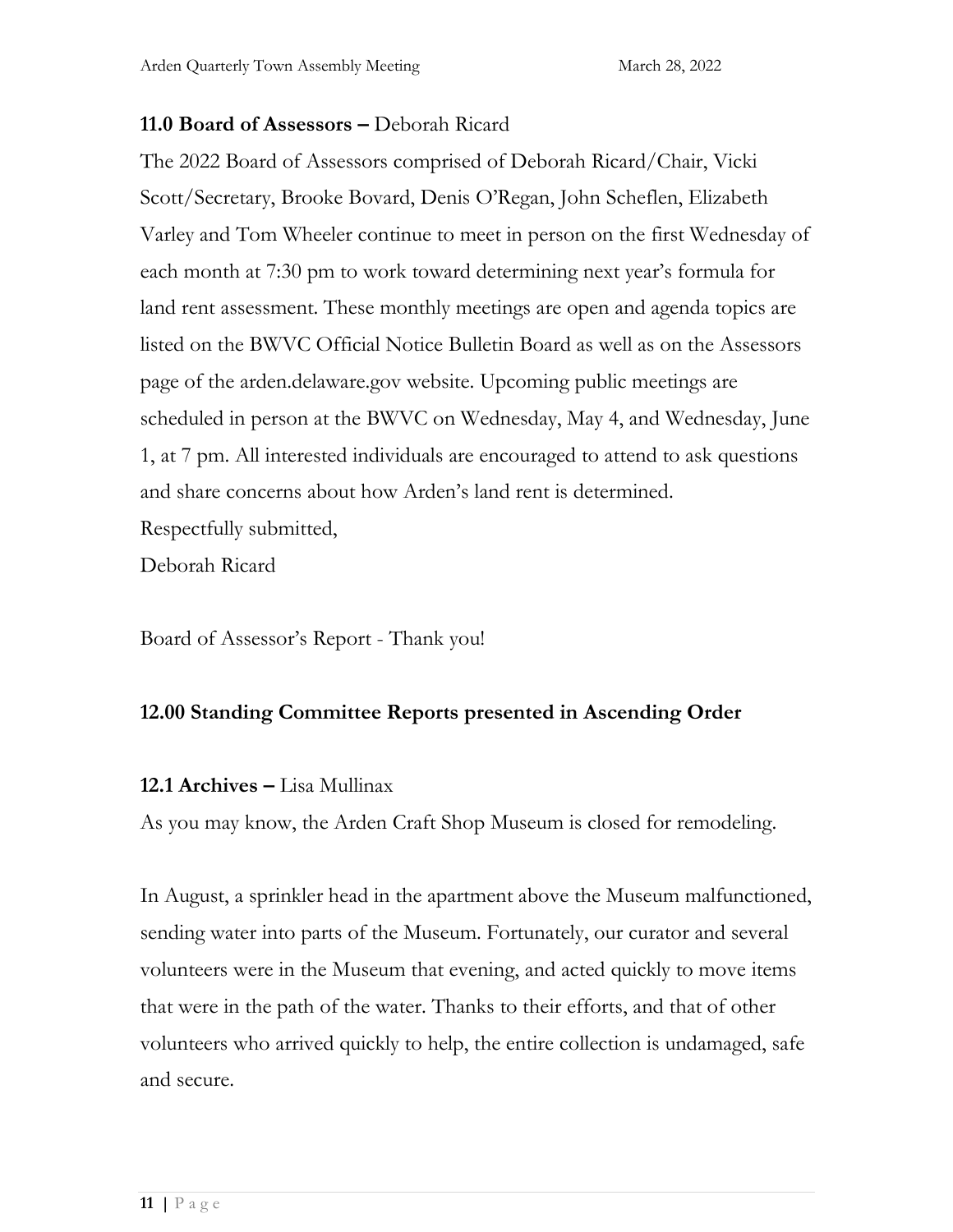We are still waiting for the repairs of the damaged ceiling, light fixtures and carpeting to be completed.

We were planning a new exhibit, "Images of the Ardens 1900-1960" for October. The opening has been postponed and we will announce a new date as soon as possible.

While we are not currently able to welcome visitors to the Museum, we are still hard at work.

Over the summer, we hosted almost thirty children from the ACRA co-op.

We are assembling additional disaster recovery supplies according to accepted museum guidelines and welcome donations. Please contact Elaine Hickey if you would like to know what we still need.

We have been working with graduate students at Winterthur on Oral Histories, and on walking tours for classes on utopian communities and material culture. We will also be participating in the Arts and Crafts Conference at Rose Valley November 6-7 and giving a "You Are welcome Hither" tour for a registered group from the conference. Barbara Macklem will be speaking on Arden at the conference. More info in the October Arden Page.

We continue to add to our oral history collection, aid researchers, and maintain the ardencraftshopmuseum.com website, where you can access more than 4000 images from our collection.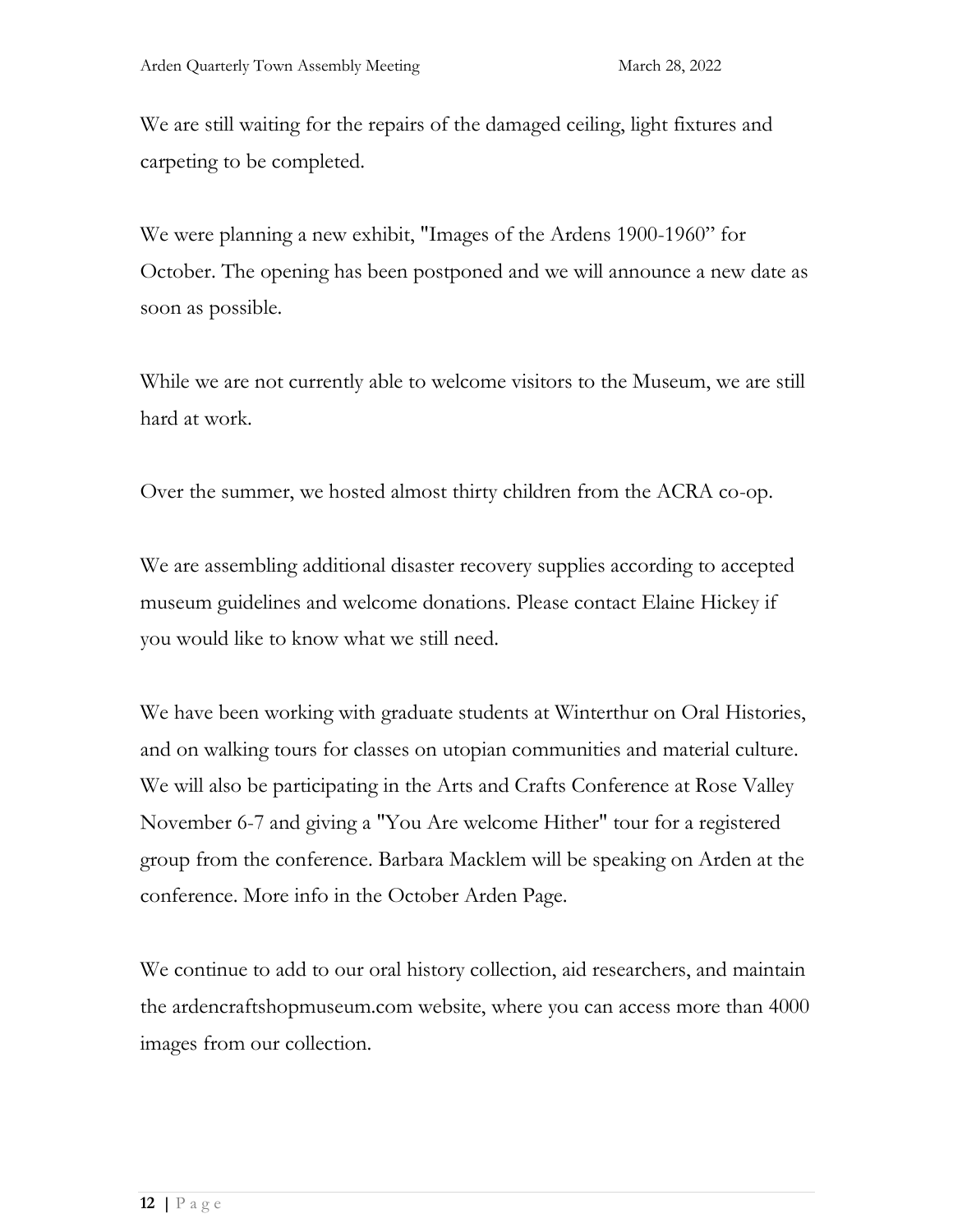We hope to announce our reopening soon. Respectfully submitted, Lisa Mullinax Chair

Comments/Questions

Arden centennial is this year not next year. The museum will be closed on Easter.

Archives Report - Thank you!

## **12.2 Audit** - Cookie Ohlson

As a result of the audit process, a check was found with a questionable number and payee, and returned to the treasurer. After due diligence, the treasurer found the check to be fraudulent. An investigation has ensued.

The Audit Committee met for another audit on March 21, 2022 with Cookie Ohlson, Laura Wallace, and Debbie Ricard in attendance. The Treasurer, Skip Bailey, sat in on the meeting. Once again, all is in order. Cookie Ohlson, Chair Audit Committee

Audit Report – Thank you!

**12. 3 Budget** – Deborah Ricard

Budget Committee members are Vicki Scott/Secretary, David Gerbec/Spreadsheet Wizard, Brook Bovard, Bob Erenburg and Deborah Ricard/Chair. We have met most months during the past year on third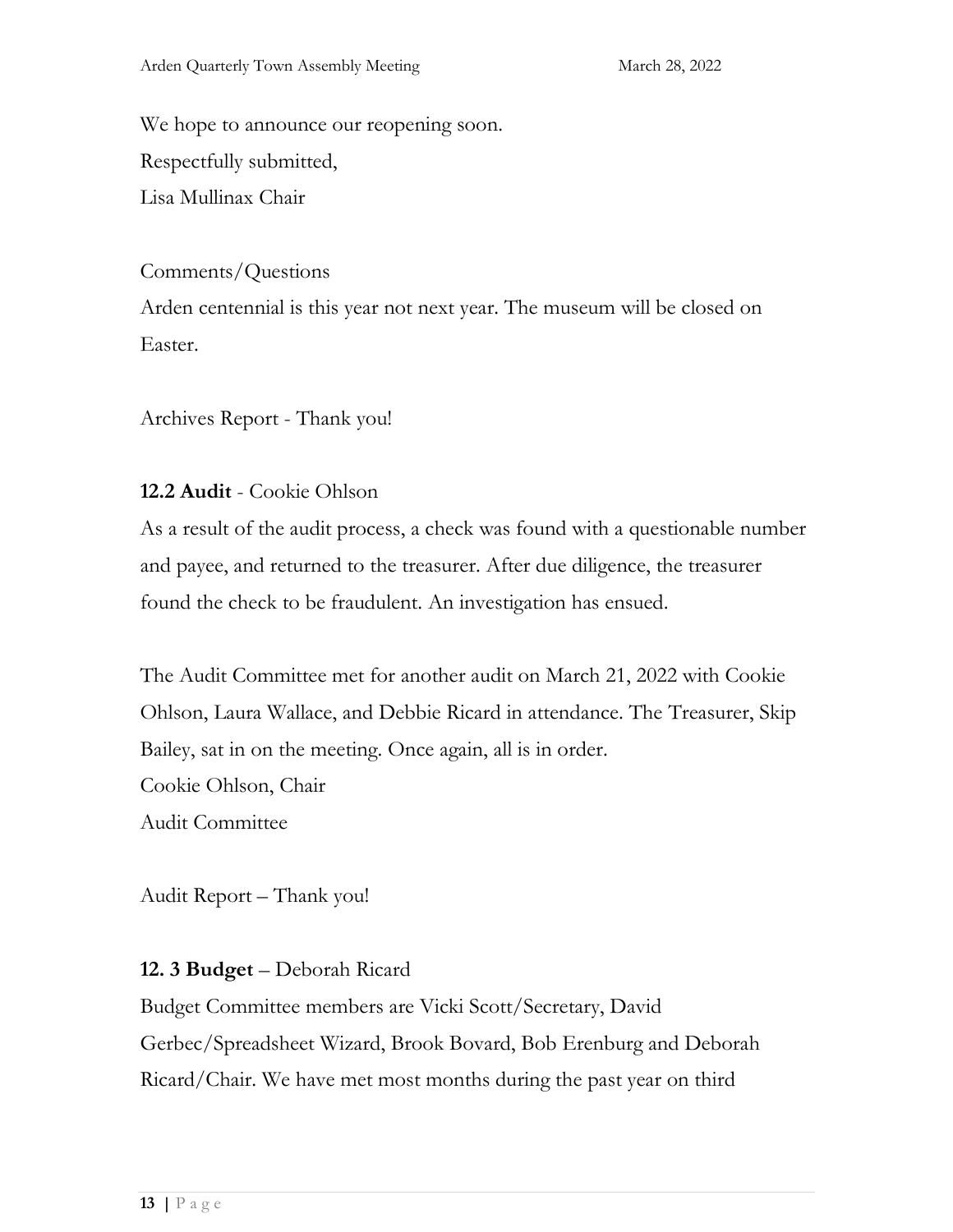Thursday evenings via Zoom. Carl Falco/Senior Trustee, Skip Bailey/Treasurer, Jeffrey Politis/Chair of Town Assembly and Deborah Ricard/Budget Chair met in January via Zoom to share information needed to compile Arden's Budget 2022 3-Year Projection for 2023-2026. This document is provided for guidance only and is primarily used by the Assessors. After much discussion and careful deliberation by the Budget Committee, this completed financial forecast is shared tonight with the Town Assembly and will be submitted to the Board of Assessors at their next meeting. The format of the 3-year projection is consistent with prior years. No increase in county or school taxes is anticipated at this time. All committee budgets are expected to be maintained at the current level. A notable addition is the inclusion of ARPA funds as explained by Note 11.

The Arden Budget 2022 3-Year Projection 2023-2026 is posted on the Budget Committee's page of the arden.delaware.gov website and several printed copies were delivered to the Arden Library. Interested individuals may email  $b$ udget $(a)$ arden.delaware.gov to request an electronic copy of this document.

(Arden Budget 2022 3-year Projection 2023 – 2026 is in the attachment sections following the minutes).

Budget Report – Thank you!

# **12.4 Buzz Ware Village Center** – Betty O'Regan

Things are progressing very well at the Buzz. We are continuing to improve our website which will soon contain options to donate online and possibly some exciting new advances in the future. We are still seeking testimonials so if you have something good to say about the Buzz or the programs offered, please consider sending a couple of lines to Pam Cohen or Ken Rosenberg. Coming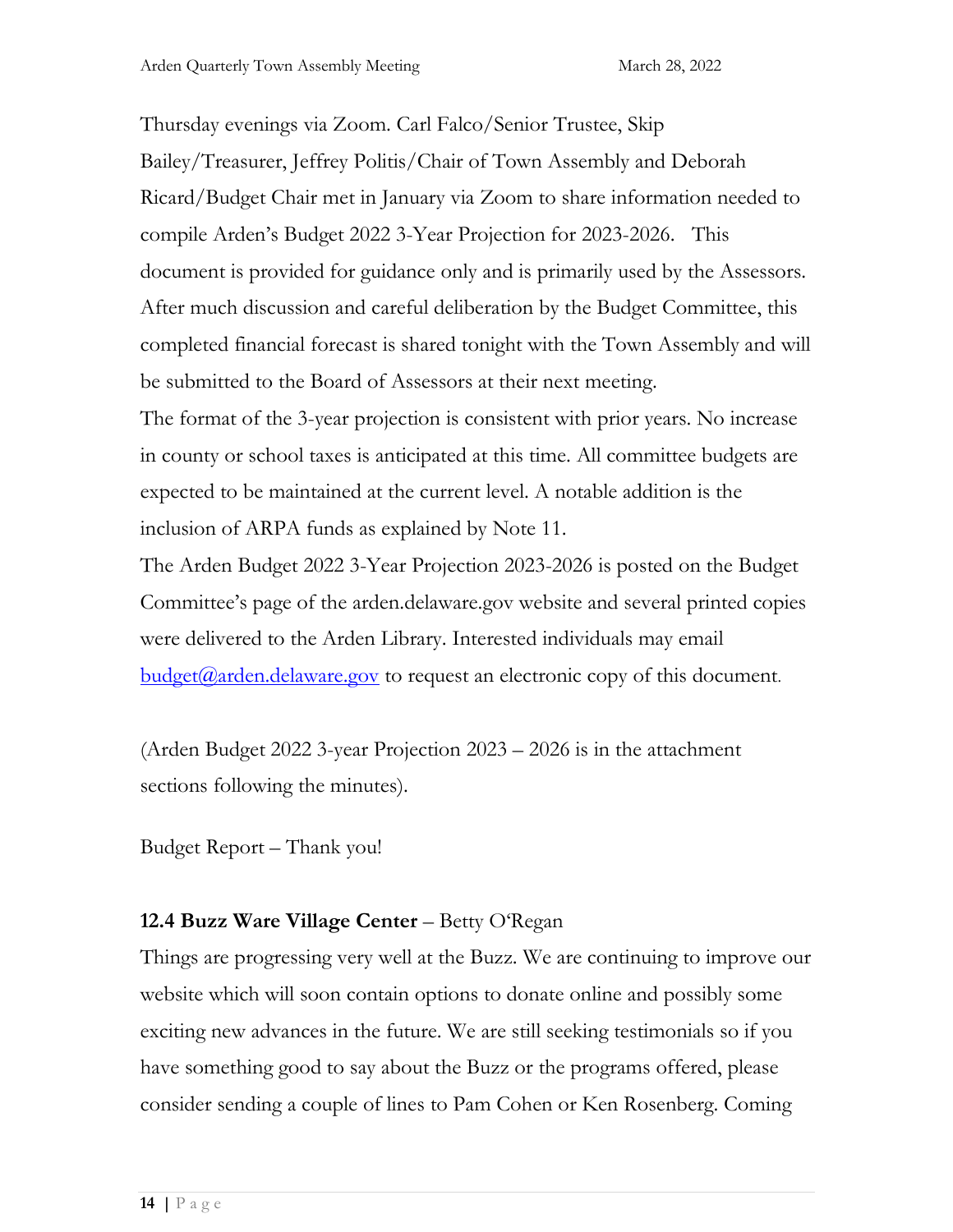soon, donated by NCC Libraries: A Little Free Library, which is a "take a book, return a book" free book exchange. The use will be expanded to include a seed exchange. This small wooden box will be placed near the playground. It's not too soon to think about PPP and the Arden Fair. Please consider how you could help with our main fundraiser of the year and contact Toby Ridings if you are interested in volunteering in any way.

# FINANCIAL UPDATES

The Buzz is well into the black! This, despite the reduction in rentals due to COVID, is sensational news. It has been our goal to be self-supporting for a decade and we are proud to be able to accomplish this. Our long-term rentals, Wilmington Sudbury School, Awakened Hearts, and the Town Officers, have been invaluable during the past year.

# BUILDING UPDATES

- Recently completed
	- o Remediation of a leak under the solar panel
	- o Phone line repair
	- o Re-keying the building (contact Pam Cohen if you need a replacement)
	- <sup>o</sup> Hiring an additional custodian

# PROGRAM UPDATES

- **Awakened Hearts -** have signed a contract with us
- **WSS -** will be renewing their contract for next year.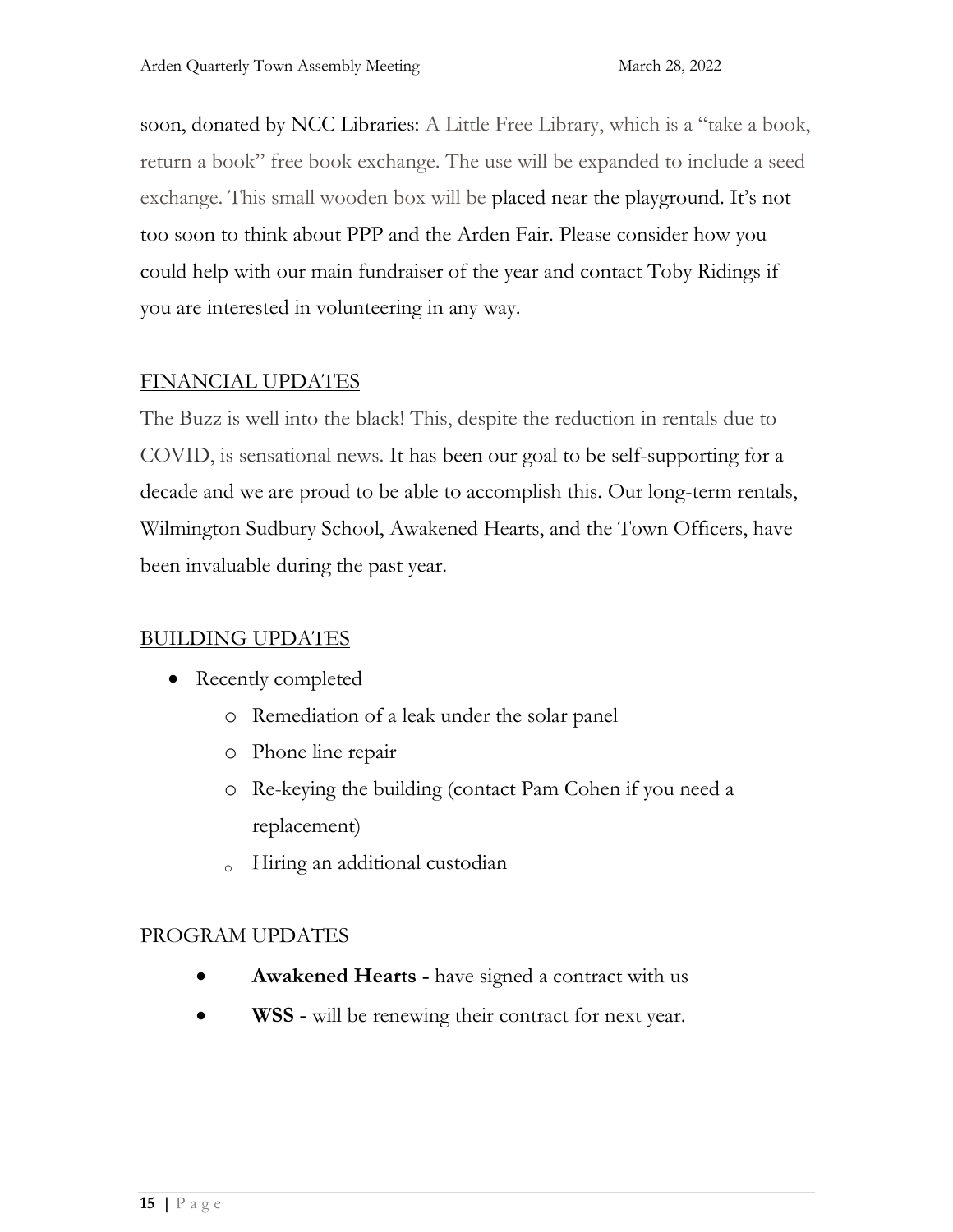• **Art on the Town** – features *Life Forms,* Fri. April 1, 5:30. Cory Gladfelter's switchblade artwork portrays the universe rearranged through collage.

- **Art Studio** Mondays 7-9
- **Coffee House –** Friday, April 9 at 8:00 p.m.

• **Buzz Ware Bookies** - Meeting in person only. The book for April 11 is *Turning Right at Machu* Picchu: Rediscovering *the Lost City One Step at a Time*, by Mark Adams

• **[Qigong](https://ardenbuzz.com/event/dominic-chan-qigong-2021-06-03/2021-09-30/)** (Chee-**gung**) with Dominic Chan, September 30 @ 7:00 pm - 9:30 pm

• **Tai Chi-** with Jill Emery meets on Monday, Wednesday, and Saturday, 9:00-10:00 a.m. As a community sponsored event, this class is open to all and is solely supported by donations.

• **Yoga** - with Susan Oates, Saturday mornings (registration and fee required)

**Move and Be Well** - Contact Joan Warburton-Phibbs to learn more or sign up for the next 12 session course starting March 29, Tues. and Thur. 9:00-10:00 a.m. Zoom options are available.

Check the calendar on ardenbuzz.com and/or on the town bulletin boards for other special community events as they arise.

I'm sorry to have to conclude this report on a sad note. Our beloved Building Manager, Pam Cohen, has submitted her resignation. She will stay on for 60 days and also help to train the new manager. If you or someone you know might be interested in this position, please contact me, Betty O'Regan, at bwvc@arden.delaware.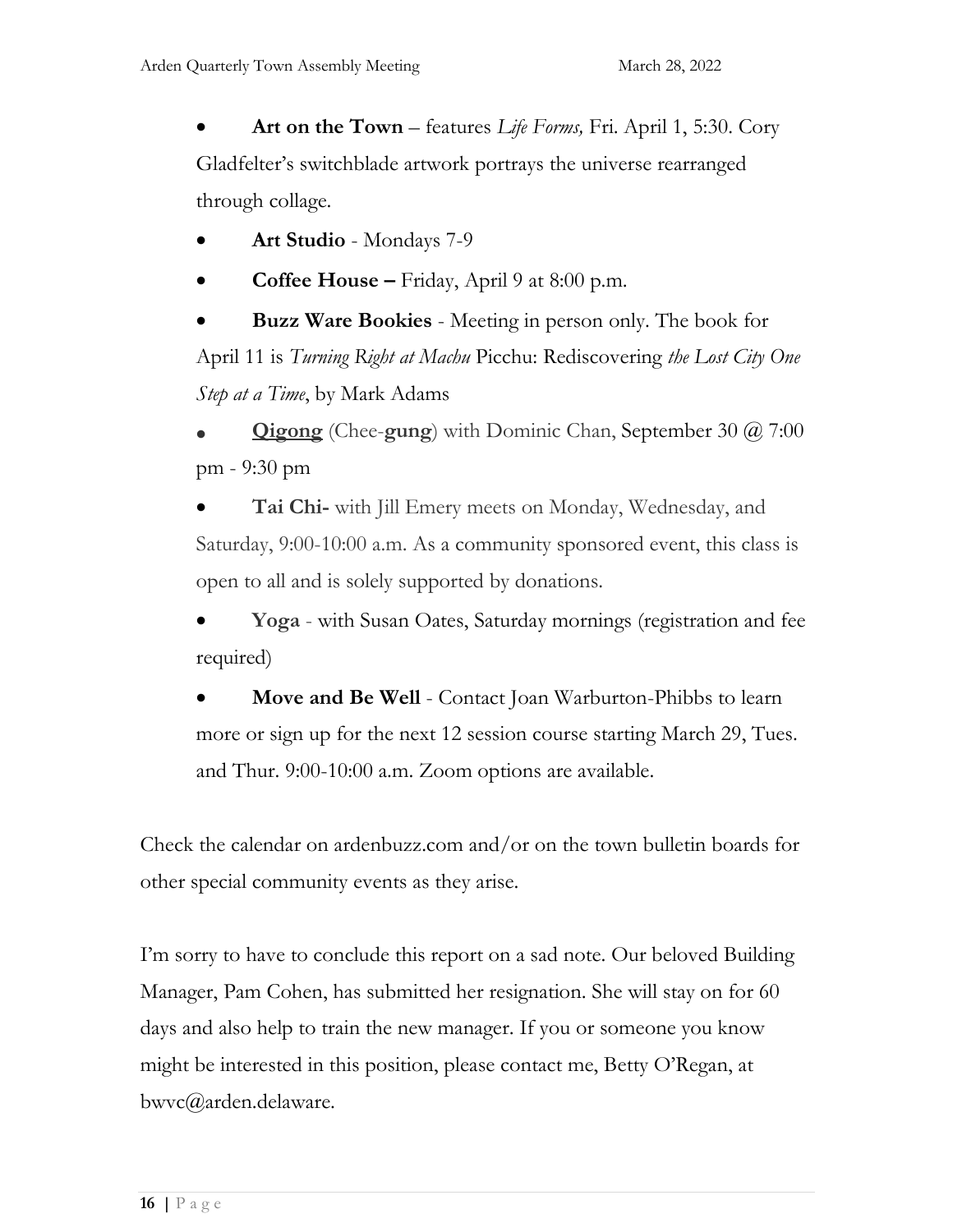Respectfully submitted, Betty O'Regan, Co-Chair

Buzz Ware Village Center Report – Thank you!

# **12.5 Civic** – Steve Benigni

Two years ago, when the village faced significant budget challenges, the Town Assembly requested committees to reduce their budget requests. At that time, the relatively new Civic Committee asked that because we didn't have solid data on recent spending, the Civic budget should not be reduced, and that the committee would try to limit expenditures for the fiscal year. We were able to come in significantly under budget that year. This past year, we continued to conserve as we documented expenses, and as a result, we completed the recent fiscal year a little over \$20,000 under budget with an additional Municipal Street Aid balance of around \$2,500.

This year, we do not expect to be able to continue at this reduced spending level because of identified infrastructure needs, including funds to combine with or match possible ARPA and DNREC grants for implementing stormwater management projects.

Representatives of the three villages will be meeting tomorrow morning with Trash Tech management to discuss several issues of concern. We recently resolved a billing dispute in our favor, thanks to data supplied by the Registration Committee and the persistence of our town assembly chair and treasurer. Other issues include missed pick-ups, customer service phone line,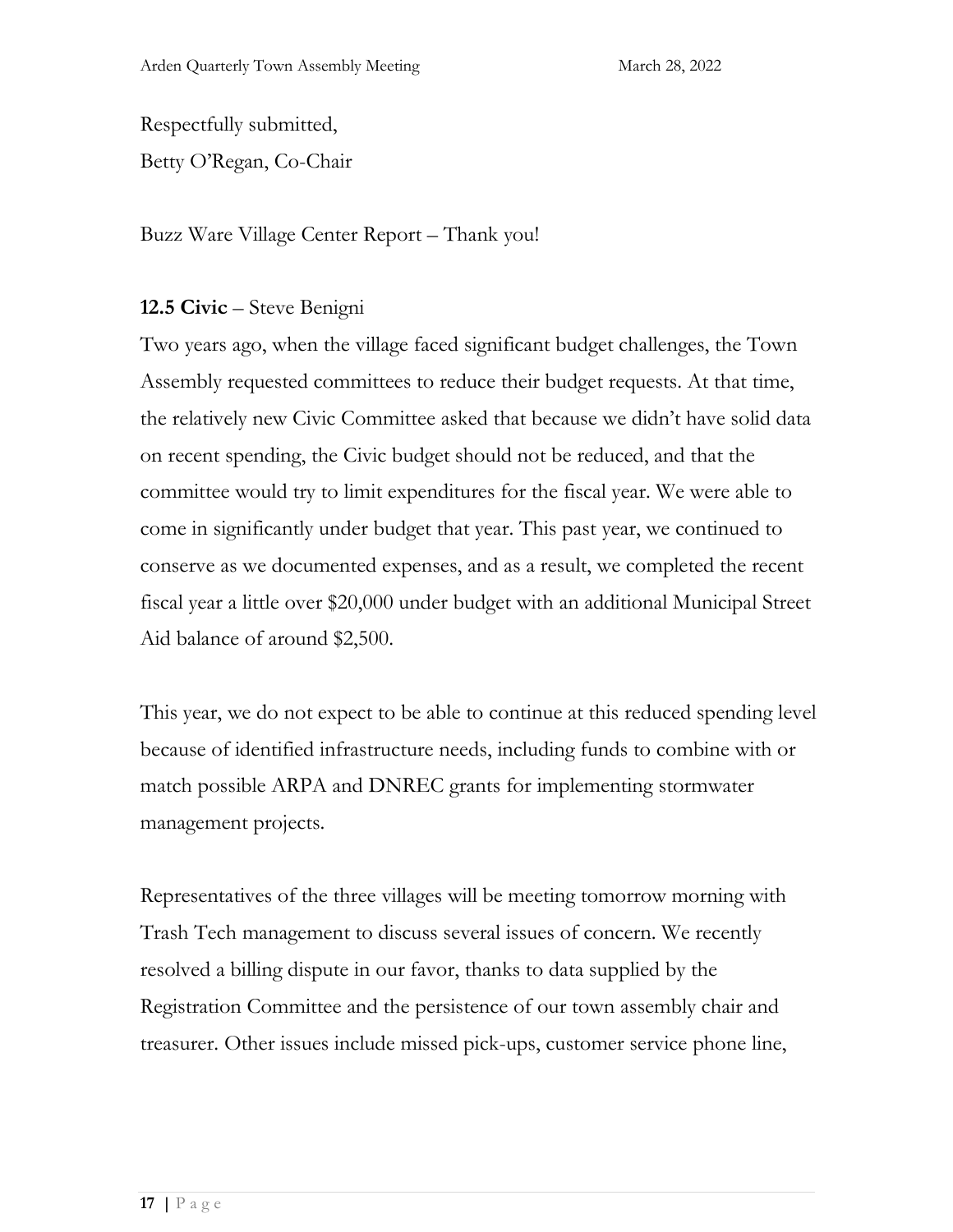claims of comingling the three waste streams, truck maintenance, and residents not following correct procedures.

If you are having a problem with your individual service, contact Trash Tech customer service directly at the number printed on the trash containers. Systemic problems should be reported by email to the Civic Committee. We do not monitor social media discussions.

Now that spring is here, we will be assessing road conditions and developing paving plans for the year, most of which will be funded by our expected Municipal Street Aid allocation. Thanks to Rick Ferrell for leading this effort.

You may have noticed the recent clearings of invasive ivy and other overgrown vegetation around town as well as some tree trimming and removal. Thanks to Carol Larson for coordinating this.

You may also have noticed our new pet waste and recycling enclosures around the Village and Sherwood Greens. Thanks to former Civic Committee member, Harold Kalmus, and to Ken Morrison for design and construction. Thanks also to Trash Tech for supplying the new rollout containers.

Civic is participating in the Inter-Ardens Transportation Working Group, whose next project is a Walkable Communities Workshop this spring in conjunction with WILMAPCO. Please consider attending this informative workshop.

The Shakespeare Gild has been updating the lighting at the Frank Stephens Theater. Civic will also be doing some minor repair work in the coming months.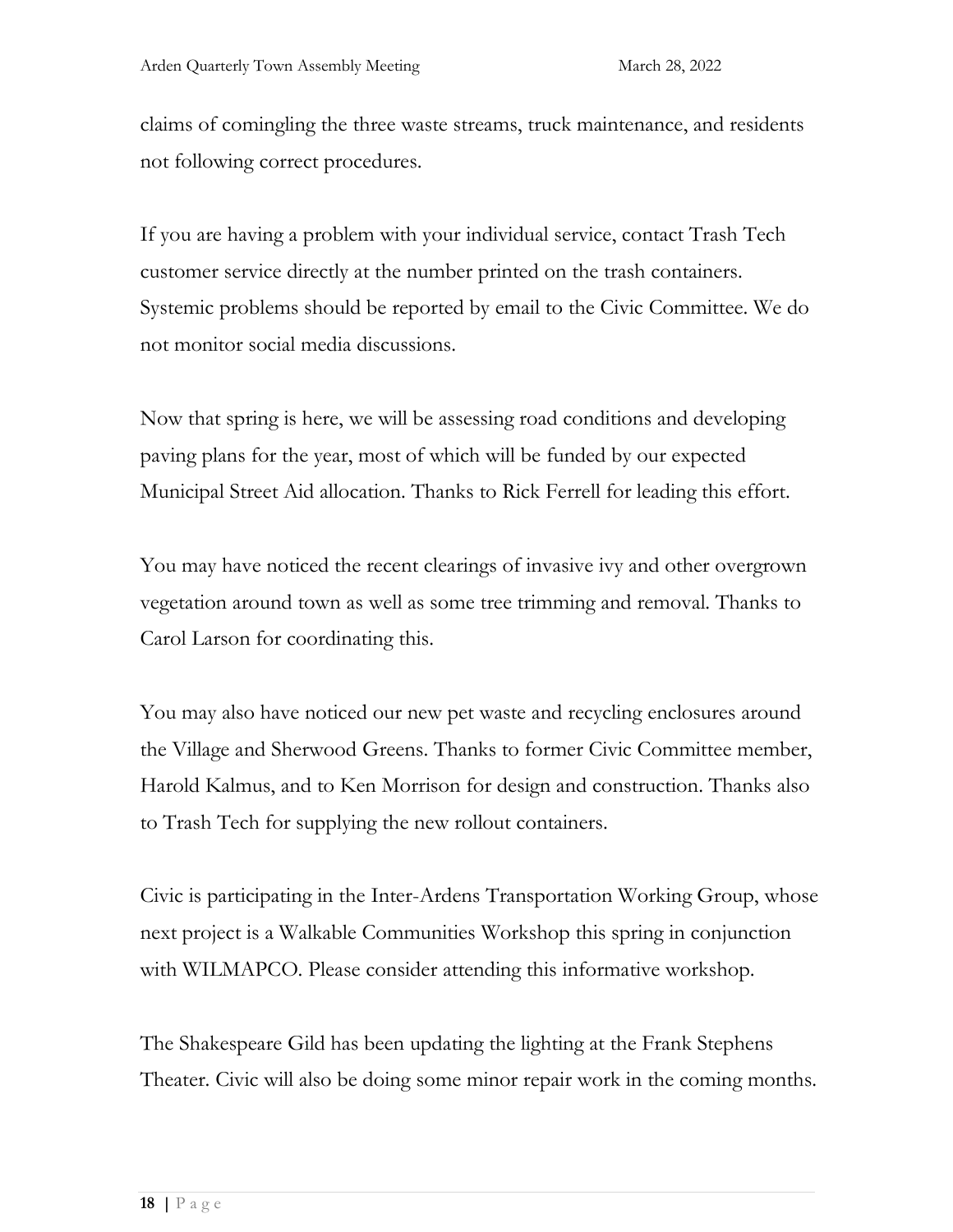We have been working with the Forest Committee to analyze the final Stormwater Management Plan submitted by ForeSite Associates and to develop a prioritized implementation plan to present to the Town Assembly. A significant first step in implementing the plan is our current request for ARPA funding. At this point we are concentrating efforts on the "E" watershed that includes leaseholds encompassing the Pump Path, Wind Lane, Mill Lane, Hillside Road, and Millers Road. We may change our focus as new conditions come to light. We appreciate the continuing support of the Town Assembly in moving forward with this important environmental initiative.

Thanks as always to those who have been keeping our storm drains clear. Please consider "adopting" the drain nearest you.

Finally, as much as we would like to rely on volunteers to help with the variety of projects that come up, we need to identify a person or contractor we can rely on to take care of day-to-day maintenance needs. If you know of someone with access to a truck and tools who may be interested in becoming our village "handyperson", please let us know. Thanks to Dave Claney for handling these important chores in the past.

We continue to receive suggestions and concerns through our [civic@arden.delaware.gov](mailto:civic@arden.delaware.gov) email account. We appreciate your input and will continue to address these issues as they arise.

Respectfully Submitted, Steve Benigni,Chair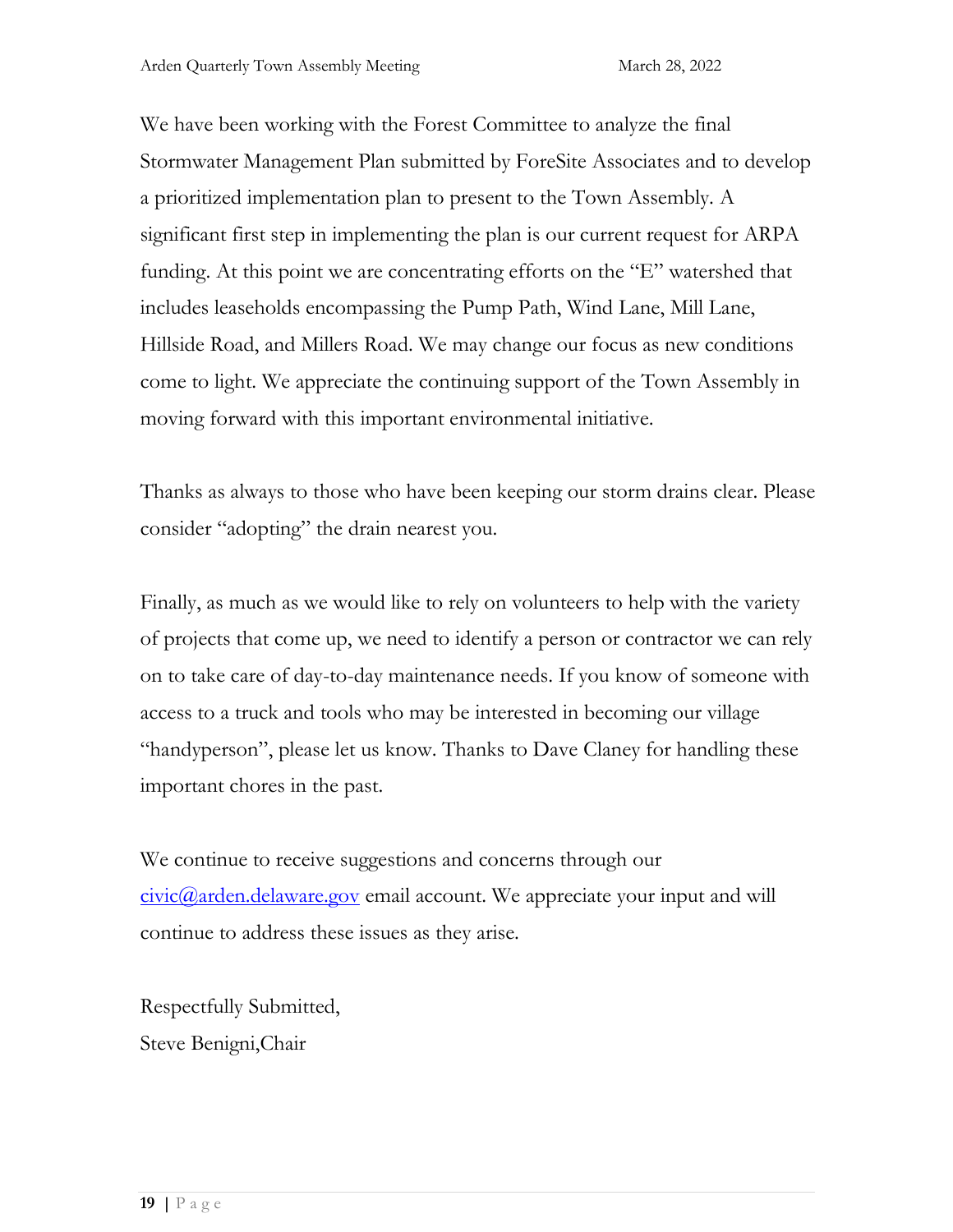# Comments/Questions

Carol Larson - American Grass company will bring in a tiller to make the ivy removal more complete instead of just pulling it out by hand. The process would have to be repeated.

In Jeff Steen's opinion, it is not beneficial to the Fels Oak to spread mulch without a soil analysis. He believes you are smothering the superficial roots and interfering with the fungus community, which is a detriment. Carol Larson says because the space around the Fels Oak has been compacted with foot traffic the Arborist group at Penn State recommend that a light mulch would improve the soil structure.

Civic Report – Thank you!

# **12.6 Community Planning** – Jennifer Borders

Inter-Ardens Transportation Working Group Planning is moving ahead on making the community safer and more walkable thanks to the efforts of Ben Gruswitz and the Inter-Ardens Transportation Working Group. There will be a Walkable Communities Workshop in May sponsored by WILMAPCO that focuses on the intersection of Harvey and Veale roads.

The reasons this intersection was chosen first are:

- proximity to the meeting spaces of Candlelight or possibly Ivy Gables
- a complex location with some oddly configured pedestrian paths
- the site of a pedestrian fatality in the past and a recent vehicle on vehicle crash that closed the roads for a couple hours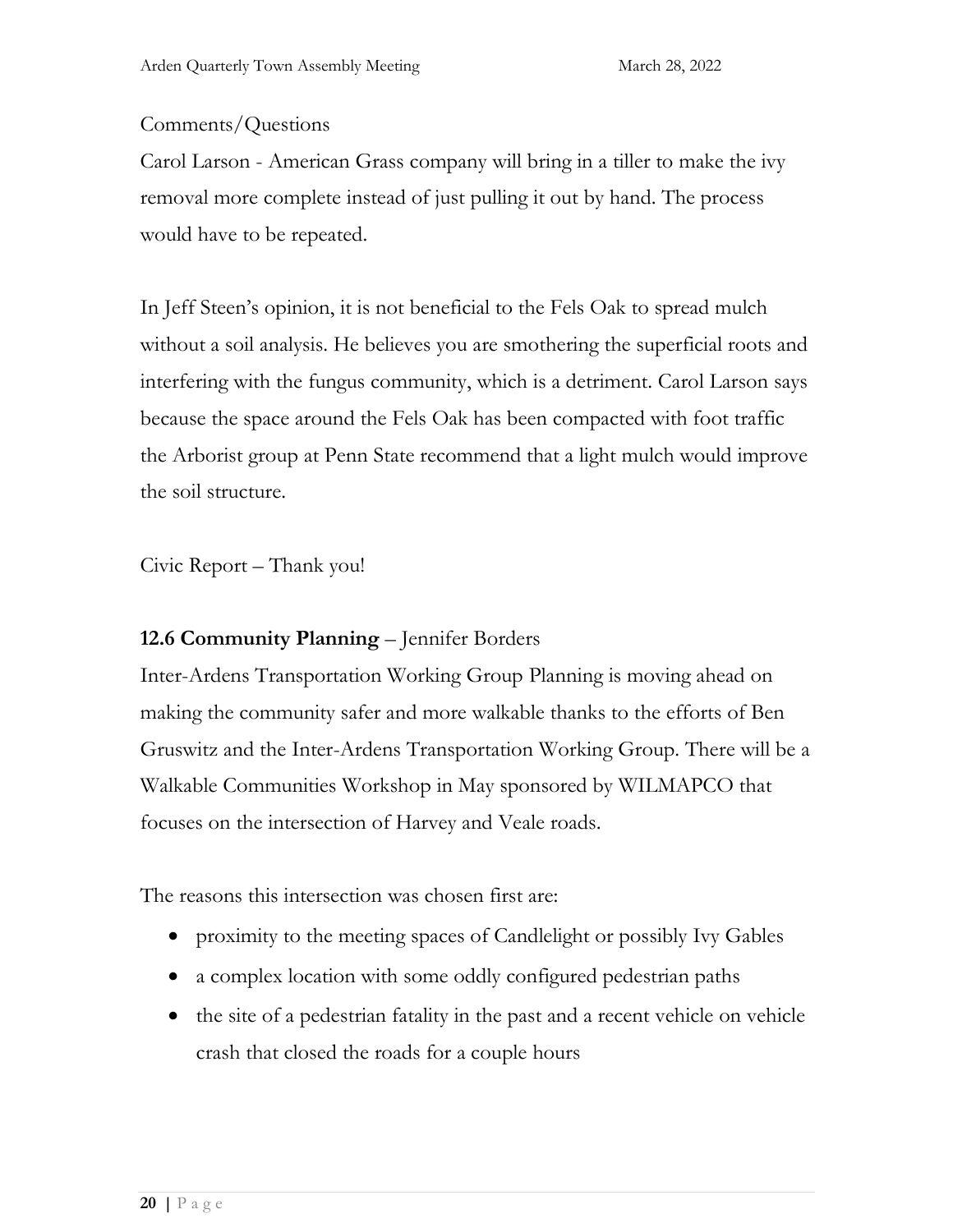- the location is shared by two of three villages (Ardentown and Ardencroft)
- the bus stop there may be used by workers at Ivy Gables and Wilmington Montessori

The application to WILMAPCO for the development of a plan to enhance traffic calming and safety solutions along the three state roads –Harvey, Veale, and Marsh Roads have been submitted and is expected to be funded. WILMAPCO will cover all costs of the planning work including hiring a consultant. When a plan is drafted, each village will have the opportunity to approve the plan at their respective town meetings. Community Planning, Civic and Safety Committees are all part of this Working Group.

## American Rescue Fund Act (ARPA)

A petition for a Special Town Meeting received support with more than 25 signatures so that the Assembly can thoroughly discuss and vote on the funding of ARPA proposals. Thank you to all those who worked on this petition. The Special Town Meeting is scheduled for Sunday, May 15, at 4:00 PM, live at the Buzz Ware Village Center. Each proposal will be presented by the applicant(s), discussed, and voted on for funding or not funding by the Town Assembly at the meeting.

The second-round application due date has been extended to Friday, April 15, to give more time to make sure all the required information is in place. Please note that for this round of applications we require at least two bids from contractors, a project timeline, and an assigned project administrator. This is so that the Town Assembly can be given a realistic understanding of what they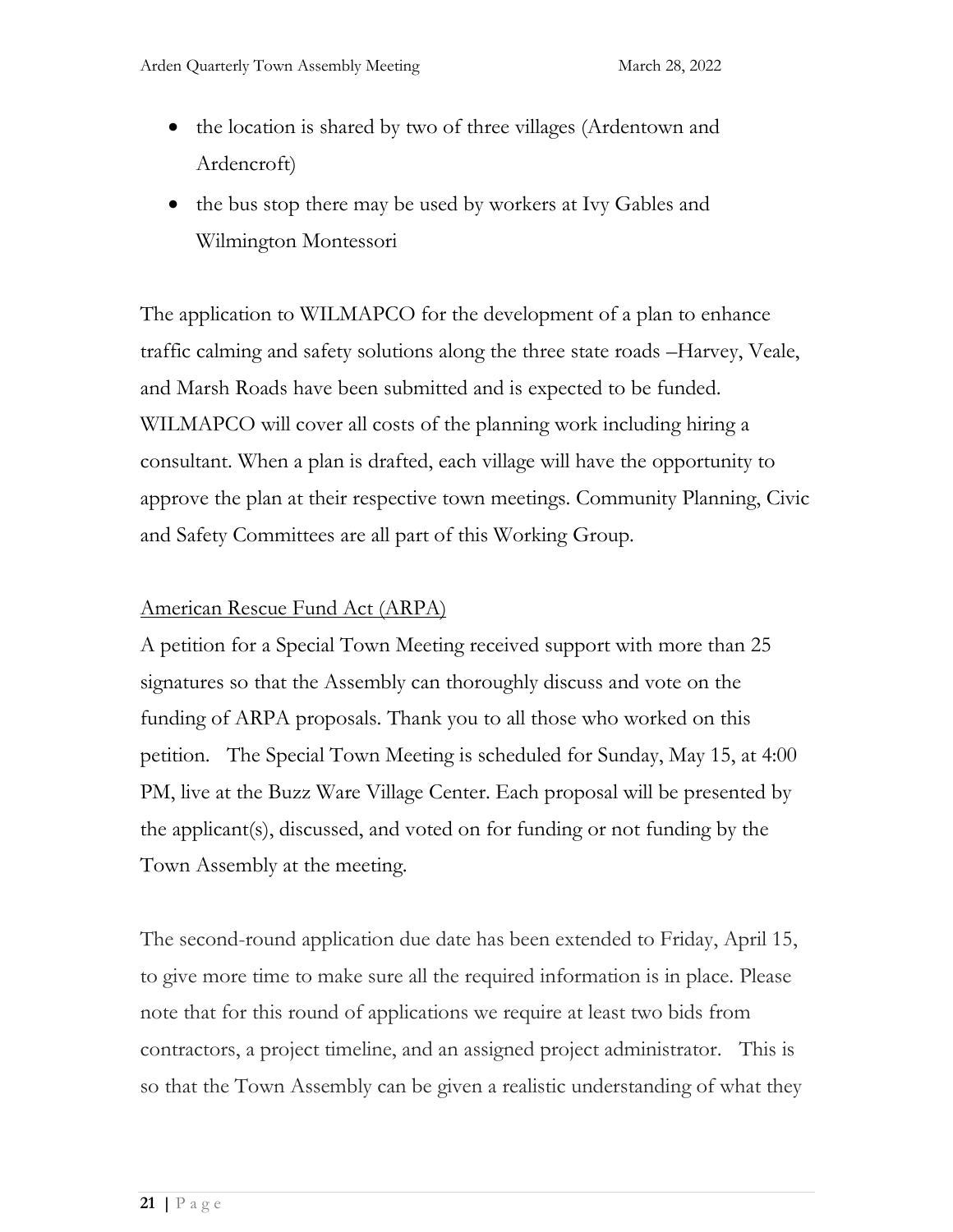will be voting on in May at the Special Town Meeting. The application form can be found on the Community Planning Committee page of the Arden website: https://arden.delaware.gov/committees/community-planning. If you plan to apply, please review the application form as soon as possible if you have not already done so. The full applications will be available on the Arden website prior to the Special Town Meeting.

Respectfully submitted,

Jennifer Borders, Chair

Community Planning Report – Thank you!

# **12.7 Forest –** Carol Larson

**Storm Water Master Plan news:** You'll be hearing about this from Civic Committee as Forest Committee is working closely with Steve Benigni. We met with Drew Hayes from Foresite and we will be meeting with the DNREC representative for the Water Stewardship grant program this week in order to coordinate the timing for grant proposals that are a potential match with the ARPA funds. The DNREC planning grant deadline this spring is April 25. As of now we are concentrating on Watershed E, looking to get specific surveying, civil engineering for stormwater connections to our drainage system, specs for concrete roadway gutters, landscape architecture for site design, construction drawings and New Castle County permitting where needed.

Also, for water management throughout the Village, please consider pervious paving if you are replacing any pavement. I'll be meeting with Rich Cropper who has installed pervious surfaces so we'll have more specific information about the practice.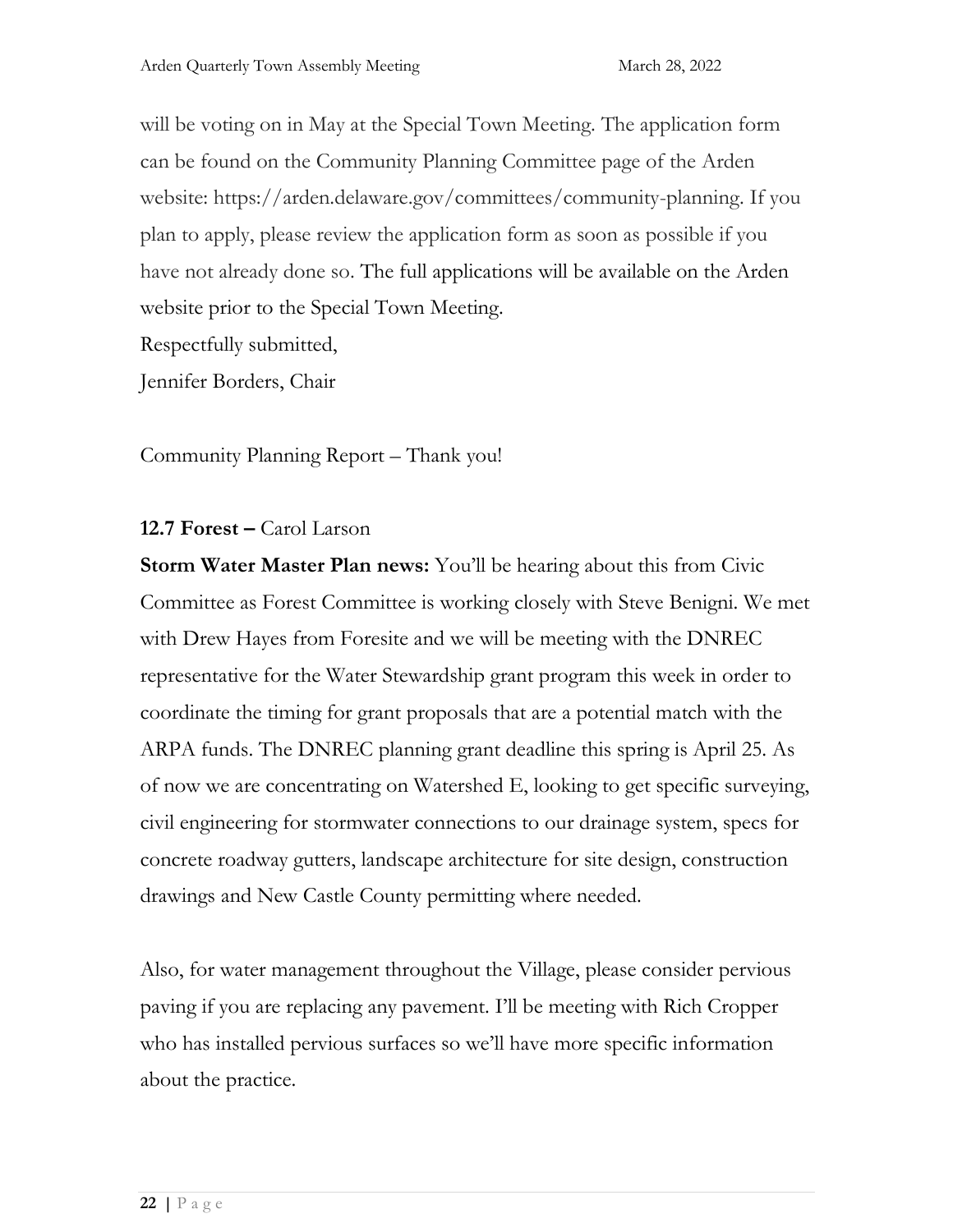April is a big month for the Forest Committee. The kick-off for the Arden woods clean-up is THIS Saturday – you can come sign up for your stretch of the woods. (Or go to the signupgenius on our Facebook Forests of the Arden's). This is coordinated with the other Ardens and the Naamans Creek Watershed Association. It is concurrent with the Christina River Watershed Clean-up – we should have a few tee shirts available if you collect annually. And while you're there we'll be celebrating the ivy festival. Kid friendly crafts, cookies and Elaine's spicebush tea. Extra special reading by storyteller Cecilia Vore - always a treat. Bring your ivy trophies - prizes include expert ivy pulling on your leasehold and gift cards.

We'll have:

- DISC grant for a study of deer impact on regrowth in areas of the woods cleared of invasive species.
- Each week Forest Committee and volunteers, Eric Reed and Lisa Wolfe will remove invasive species from Arden Woods.
- Total volunteer hours for the fiscal year that ended on March 24 is 546, valued at \$12,863.76.
- February 9 Ivy Pull 12 volunteers cleared ivy from the DISC study Site.
- March 5 Installed split-rail fence at border of Sunset Farms and Sherwood Forest.
- March 19 mulch Fels Oak.
- Publish Winter and Spring Leaf Upcoming: April 2 – Ivy Festival
	- April 2 9 Cleanup
	- April 23 Tree Planting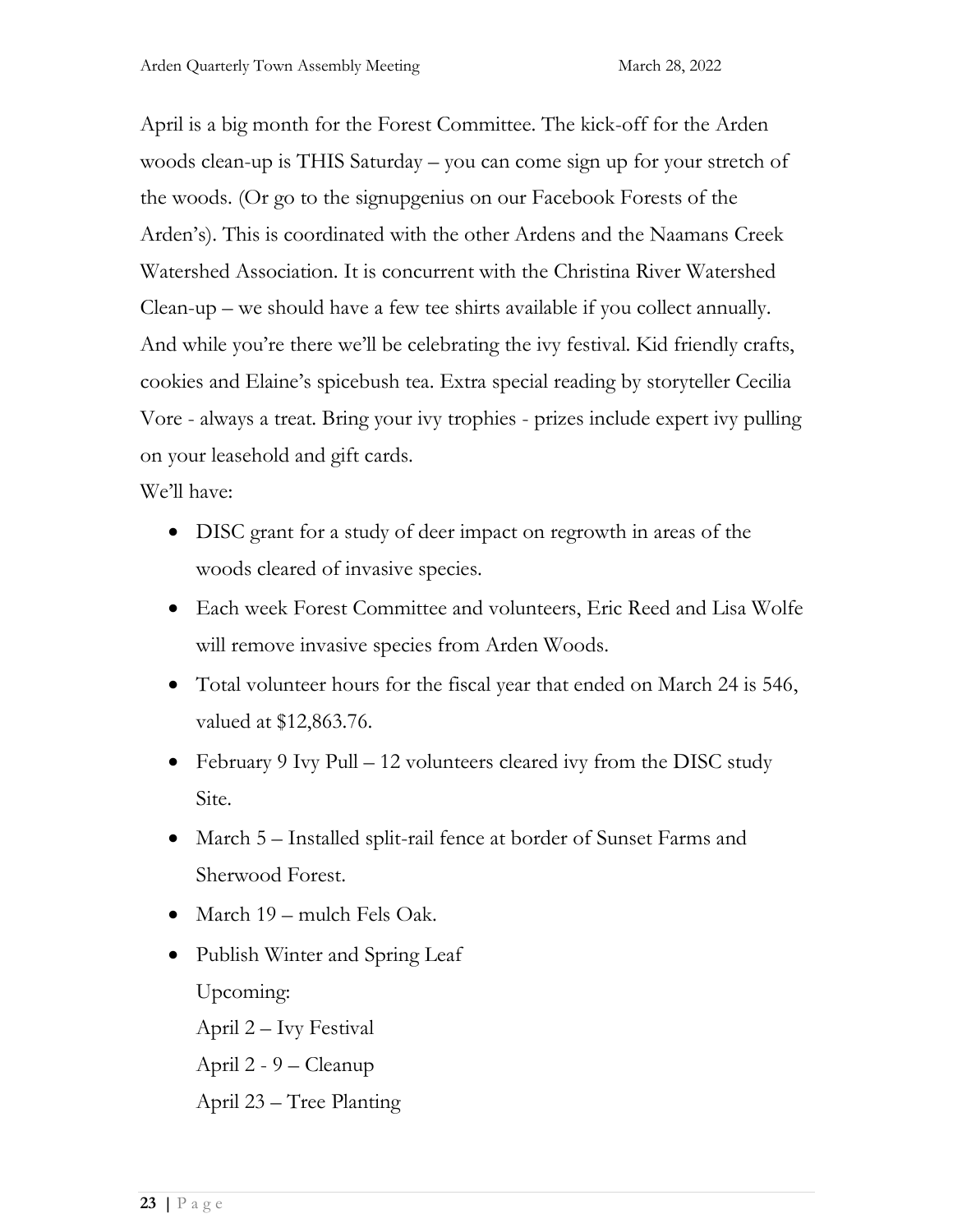## Comments/Questions

Cecilia Vore requests that the committee provide some guidelines that constitutes porous paving.

Forest Report – Thank you!

# **12.8 Playground** – Larry Walker

Since the last Town Meeting the required Playground Equipment Safety Inspection was made, and all equipment is in safe condition. Additional playground mulch was ordered and spread under the equipment on both Greens.

The Committee has submitted for ARPA Funding two proposals for new playground equipment, with one piece for each Green. The proposed climber on the Village Green would replace a jungle gym that is no longer compliant with current Playground Safety Requirements, and it would be suitable for children ages 3 to 12 years. The larger climber would be installed on the Sherwood Green, and would also replace a jungle gym that is no longer compliant with current Playground Safety Requirements. That climber would be a considerable challenge to children of a wide range of ages. New playground equipment is a wonderful way of drawing Arden children and their parents to the Greens for play activity and socializing, and it would significantly improve safety for our children.

Keep watch on the north end of the Arden Green for two white squirrel spring rides. They will be installed soon.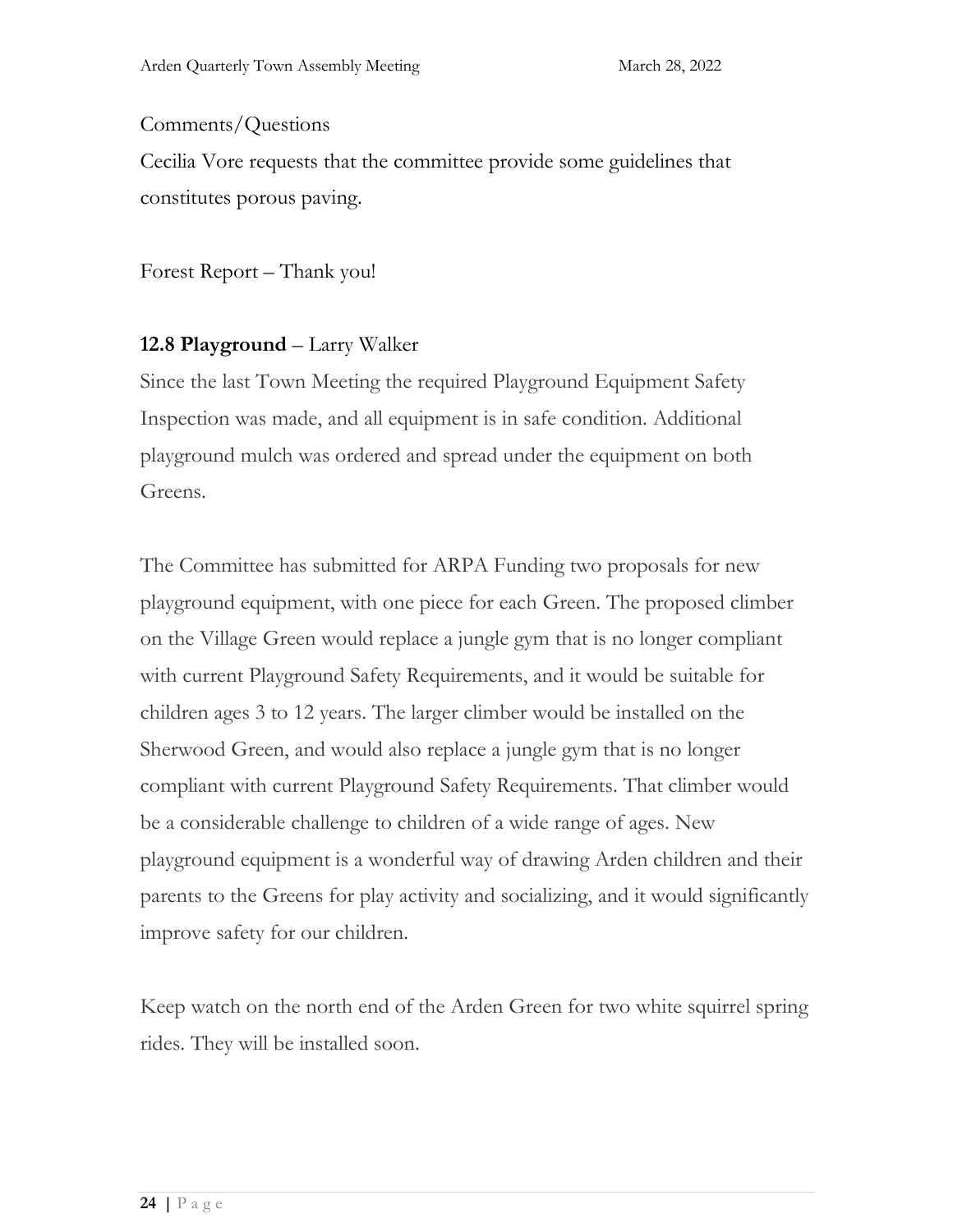The two old horse spring rides are in possession of the Playground Committee. They are exploring ideas about what to do with them.

Submitted by: Larry Walker, Chair

Playground Report – Thank you!

# **12.9 Registration** – Chair Cecilia Vore

At beginning of Town Assembly meeting the Registration Committee conducted the election of committee members and officers. Nothing further to report.

Registration Report – Thank you!

# **12.10 Safety** – Brooke Bovard

Welcome to Spring.

The Safety Committee has been very busy, largely in coordination with other bodies.

The improvements at Marsh and Harvey are well underway. Please be careful of workers in that intersection.

The Transportation Working Group, a body composed of representatives from all three Ardens, continues to work on a Wilmapco proposal and look at ways to make our transportation network safer and more accessible. I expect a proposal to be finalized soon.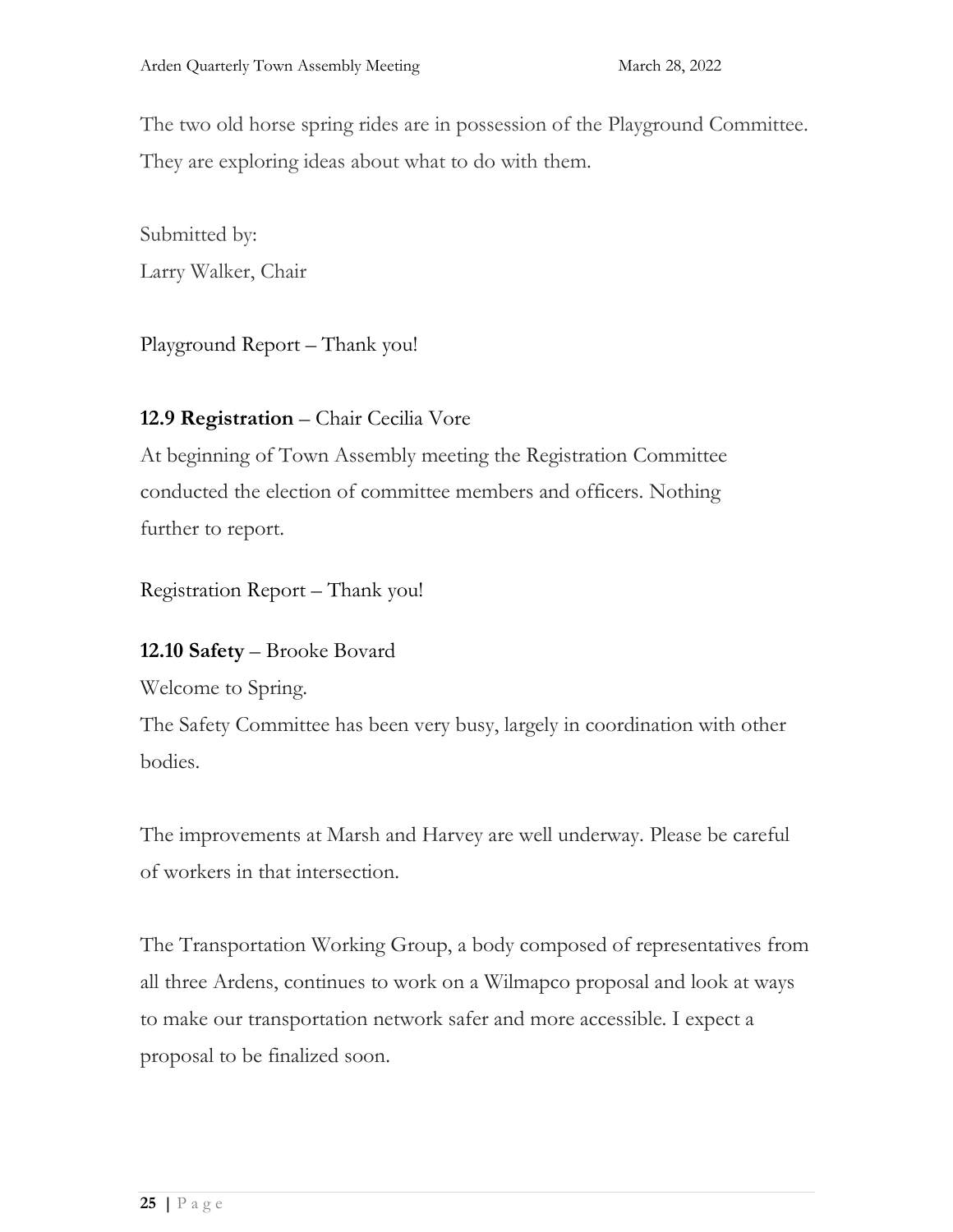The Safety Committee is in a new phase of sign upgrades and improvements. Thank you to everyone who has brought concerns to us, particularly as regard uncontrolled intersections.

On Friday March 25, 2022, chair Brooke Bovard met with an engineering team from DelDOT, to look on site at the most recent iteration of suggested improvements to the pedestrian crossing at Harvey and Orleans. These would provide level pads to anchor both ends of the crosswalk and make the bus stops safer and ADA accessible. I will meet with anyone to walk the area and show you what the plan is. When it has been finalized it will be posted on the website. They hope to start construction as early as September.

As you heard in the Treasurer's report, there was a check stolen and manipulated from the village. The Safety Committee would like to remind everyone that, in a world where we are increasingly reliant on internet shopping etc., take reasonable precautions both in terms of having items delivered and money going out in a physical form. Sadly, people will steal things from mailboxes as well as porches. There are local postboxes as close as Branmar, and those may be more secure.

Finally, our two spring reminders: First, door to door solicitors in the state of Delaware must have a license and be carrying it. This includes people selling roofing and gutters as well as the mag crews. Not all people who come to your door have good intentions, and we have had occasions where someone distracted a resident at the door while an associate broke in at the back. Be appropriately careful. Second, break out your pruners, and do a little trimming around any signage near your leasehold. This goes for both street signs and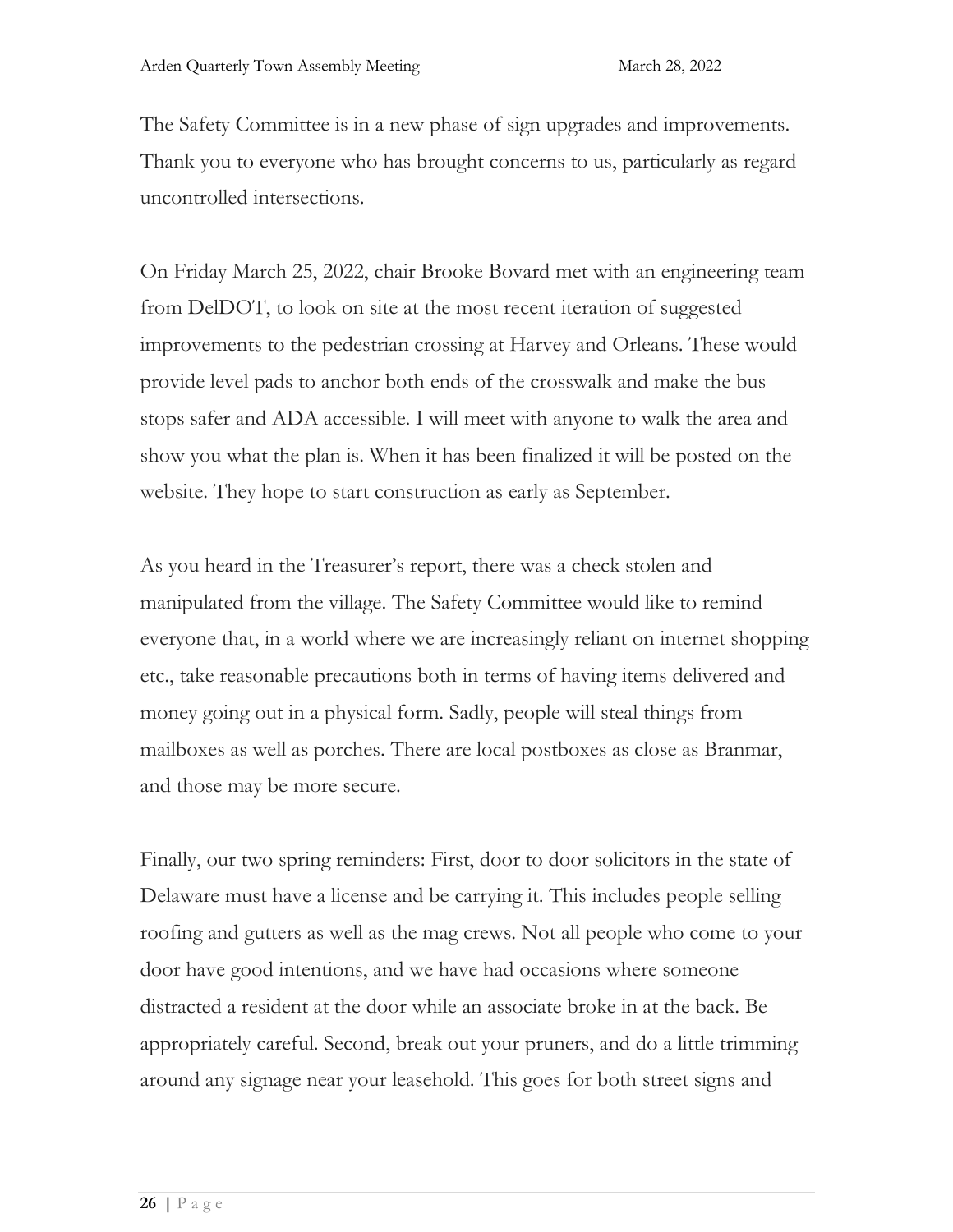"traffic control devices", which is government test for stop and no parking signs. Make sure they are visible as we resume more pedestrian activity with better weather.

Special thanks to Treasurer Skip Bailey for his patience with us.

Be kind to each other and feel free to attend our standing meetings, the second Wednesdays of each month, in person at 7:30, at the Buzz Ware Village Center.

Respectfully, Brooke Bovard, Chair

Safety Report – Thank you!

# **13.0** Governance Task Force -Ray Siegfried

At our September 2021 Town Assembly meeting, a motion was made and approved to create a Governance Task Force to recommend changes to the Village on governing documents like our state charter, ordinances, policies and procedures. In January, at the Town meeting, another motion was made expanding the membership from 5 to 7; members are Ray Seigfried, Chair, Steve Benigni, Beverly Clendening, Lynda Kolski, Barbara Macklem, John Scheflen (rep. of Community Planning Committee), and Kate Threefoot. The motion also requests that the task force conduct four (4) public meetings each year during January, March, June, and September, which shall be open to all residents. The GTF shall fix rules and regulations for the conduct of the meetings, provided that reasonable opportunity shall be afforded to all persons entitled to notice thereof to be heard at such meetings. All requirements of this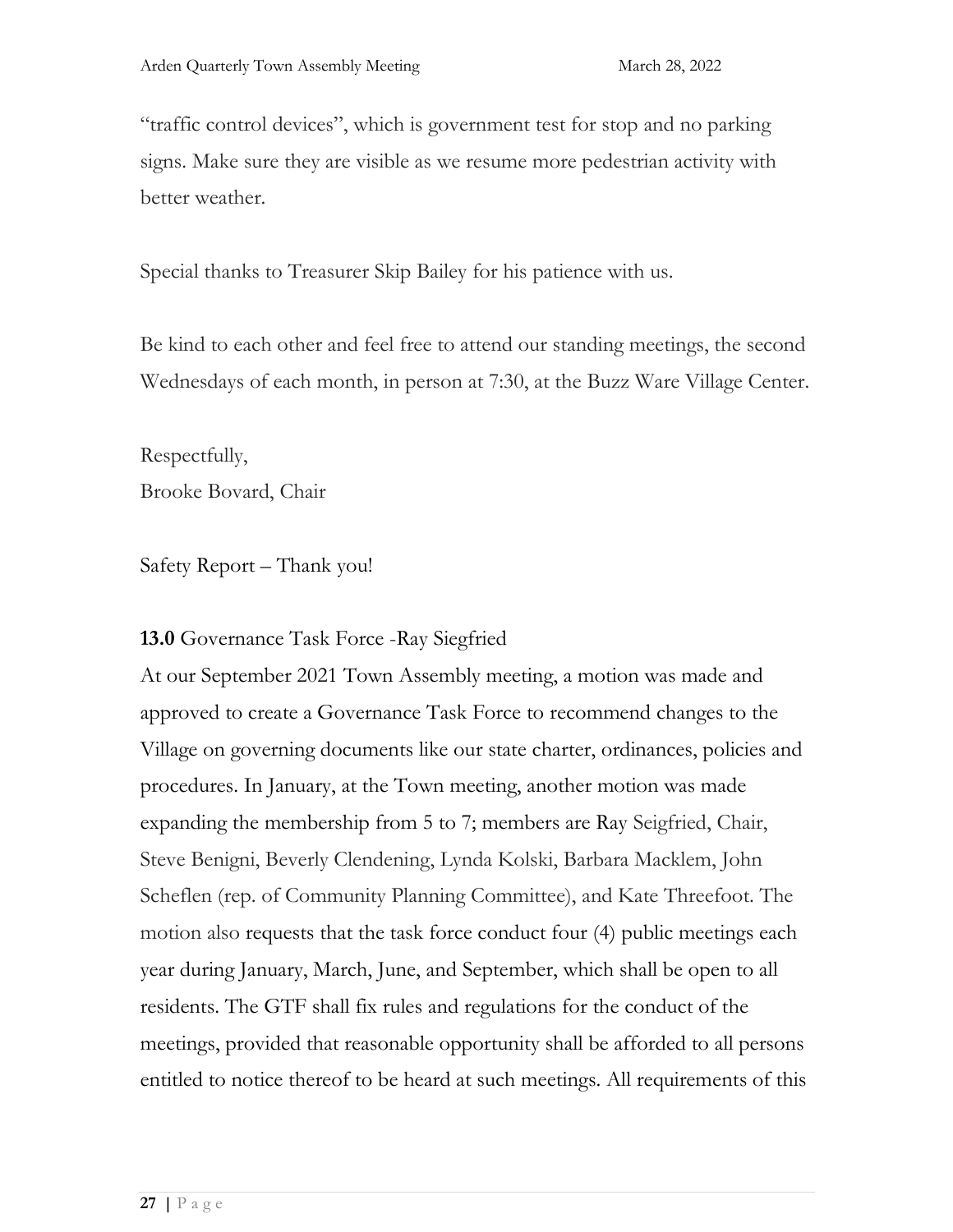motion have been accomplished and posted on our web page. In addition, we have created a schedule of topics by month throughout the year. The GTF has been active since its first meeting on February  $24<sup>th</sup>$ . Our goal is to post draft changes on our web page for everyone's review and comments. Then, towards November this year, we will review the draft documents and comments for a final recommendation to Town.

## Comments/Questions

Comments/questions/requests/feedback from residents suggest email listed on Village website: [governance@arden.delaware.gov](mailto:governance@arden.delaware.gov) top menu select contact all officers and Committee Charis are listed. Select Governance Task Force.

Governance Task Force – Thank you!

## **14.0 Old Business**

<sup>o</sup> Schroeder Trust Document review update

Cookie Ohlson, Jeffrey {Politis and Skip Bailey hosted two separate meetings for residents to review the current draft of the Schroeder Trust document. This document is and has been available for review on the Village website. Attorney Ted Rosenthal was available to respond to questions and concerns regarding the draft document. Approximately twenty (20) Village residents attended the two announced Zoom meetings. Questions focused on elements regarding the eventual trustees (alternative name for a trustee, how many, how selected, etc.) how Village residents could request funds, limits on spending, overview of processes, etc. Additional trust specifics focus meetings will be scheduled over the next few months. The goal is to get Village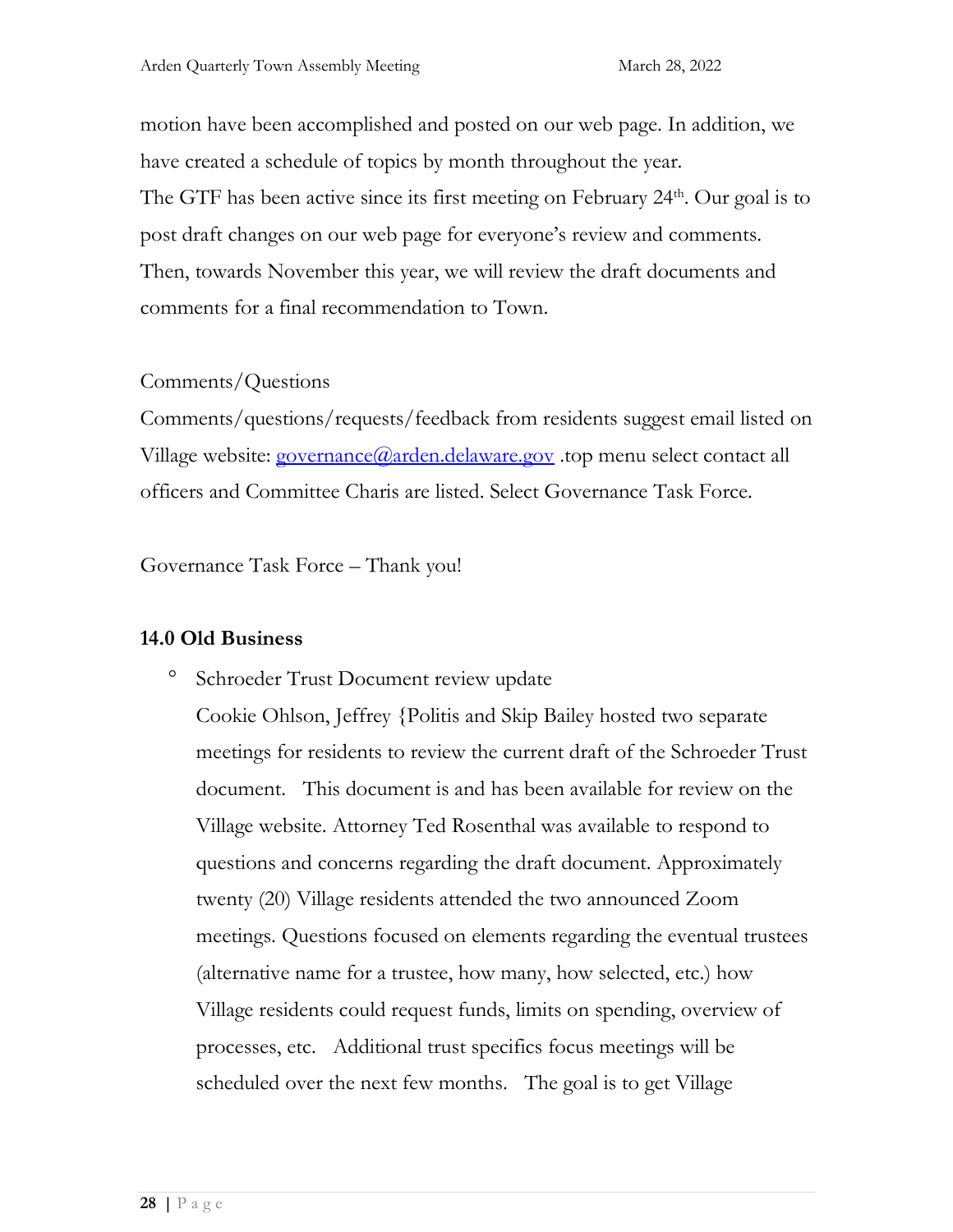consensus for an eventual Trust agreement allowing the Village to approve it at September Town Assembly and then a referendum vote in the fall.

## Comments/Questions

The first couple of meetings were a general review in which the town lawyer reviewed and addressed questions. Cookie and Skip will go forward by trying to identify key topics in which there maybe additional discussion. As Cookie suggests to focus on topics at public meetings with the purpose to work through some of those issues prior to the next town meeting. Goal is to have document finalized by voting on it at the September Town Assembly to be mailed out with the October referendum.

Mariann Cinaglia questions the legal agreement. She requests "to produce the legal argument which enacts the one-party production and approval of the lease". Jeff Politis refers her to the January 2019 Town Assembly minutes detailing the settlement in which she will find the language of the final document that states it needs to be approved by Village of Arden.

<sup>o</sup> Mike Curtis presented a motion at last Town Assembly which was tabled.

**Motion:** recommend that, after the new reassessment, NCC lower tax rates on buildings only**.**

*Mike Curtis read into the minutes the following motion:*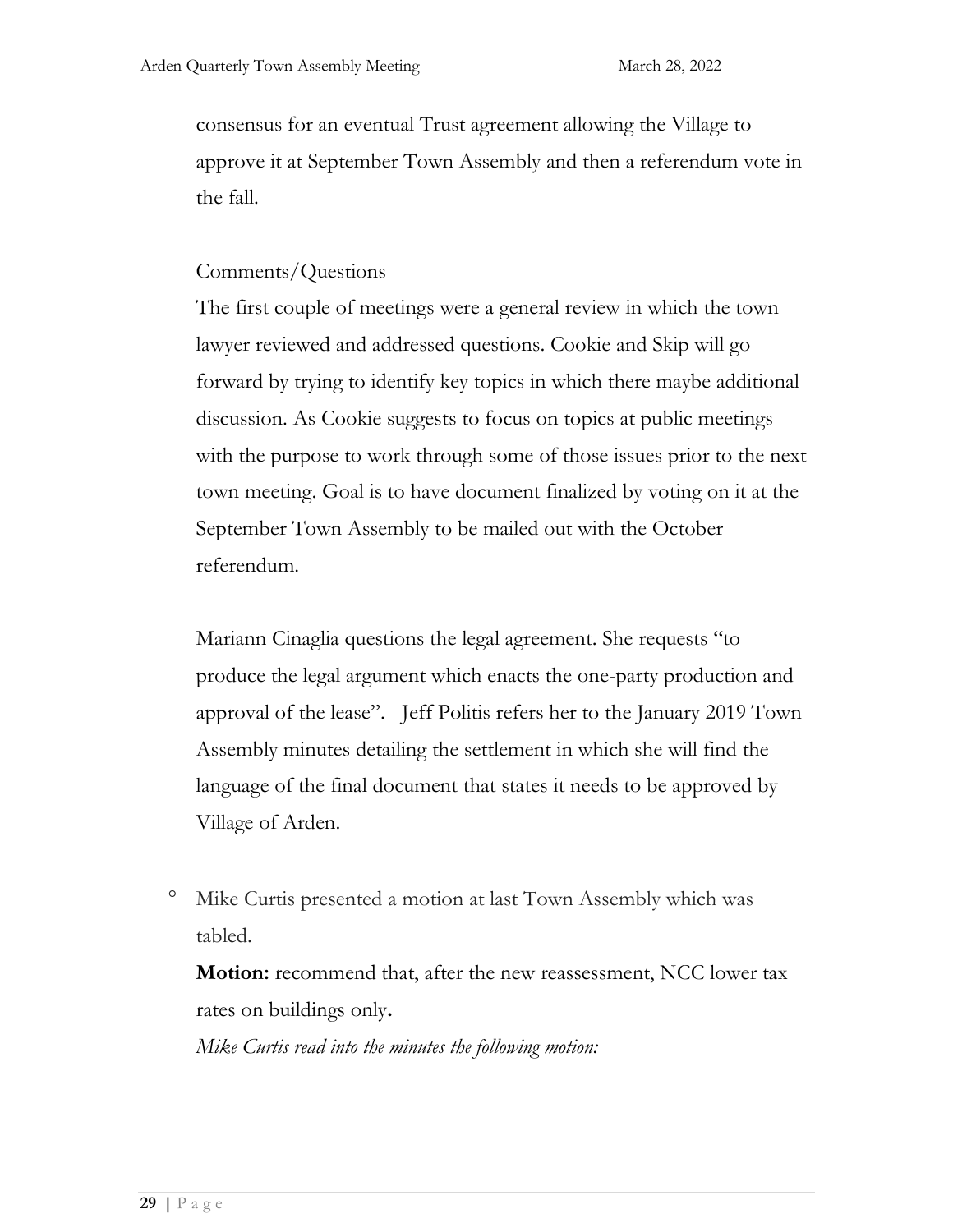*I move the Town Assembly Village of Arden urge New Castle County at the completion of the reassessment to reduce the assess rates or tax rates on the value of buildings and other improvements only until the desired revenue is attained.* **Motion** 

#### **Approved. Unanimous consent**

Jeff and Mike explain further the motion.

The motion is suggesting that the Village of Arden (letter of communications) would be to suggest the county adopt a "Land Value" tax (only lower the rate on buildings). This is asking New Castle County as a whole as they lower their rates (First, to lower rates on buildings and then on land as they get to the number). New Castle County already said "Regardless of how they do assessment, (our property, our land, houses go up a certain amount), if they leave the tax rate the same, then you will collect a % of that. They will end up lowering the tax rate as the asses value goes up. What Mike Curtis is saying, as you lower the tax rate on buildings, not land, as opposed to lowering it across the board. Jeff will write a letter to the county.

Mike Curtis, Thank you!

## **15.0 New Business** - None

## **16.0 Good & Welfare**

- Brooke Bovard Tiernan is now doing an internship with Senator Gay and in addition she is washing dishes during the day at the Candlelight Theater.
- <sup>o</sup> Jennifer Borders continues the Bernie Brockman tradition (since she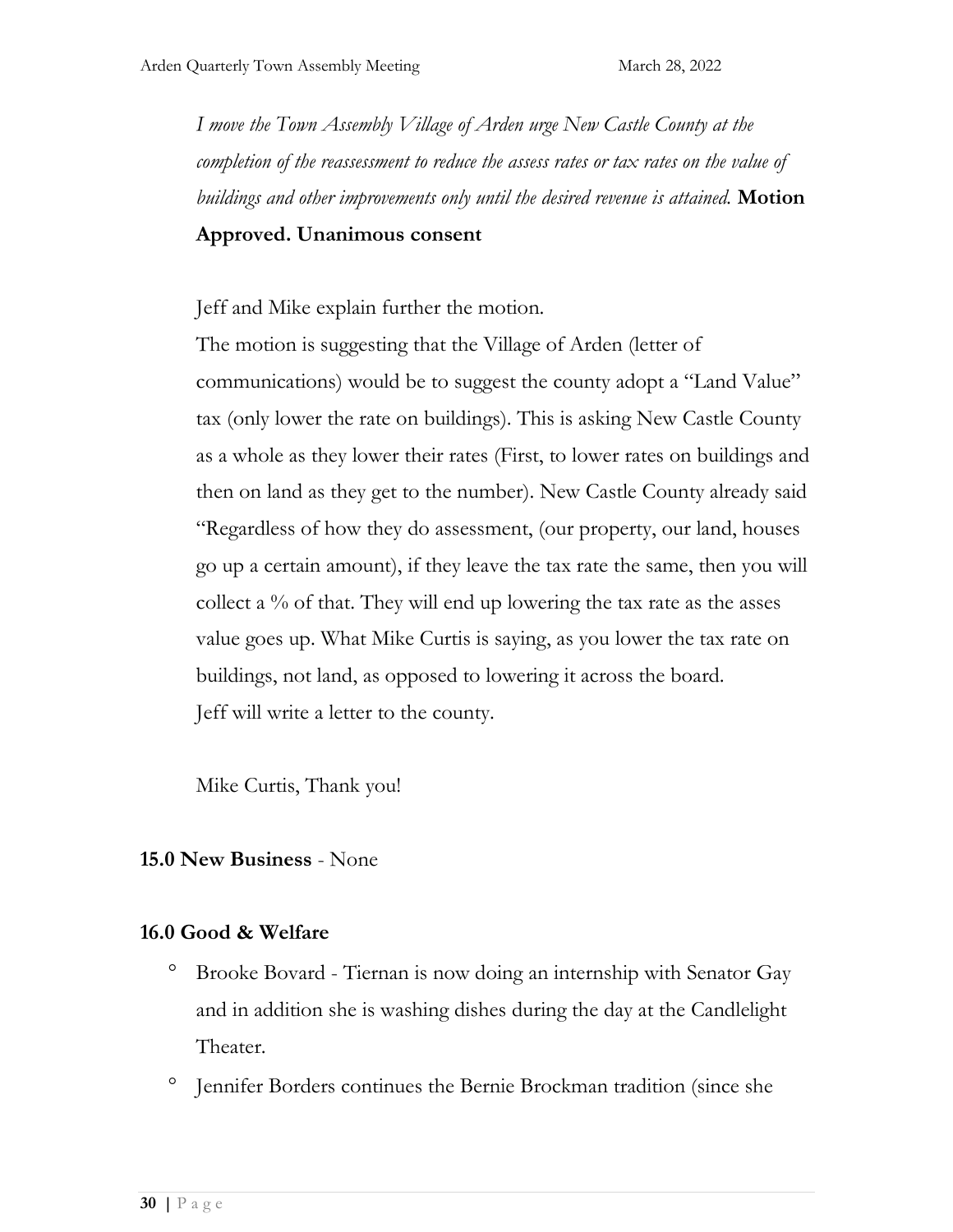now lives in their house) to announce that spring has sprung with the delicate, beautiful Blood Root that is bursting forth in the woods. She encourages all to Check it out.

 Danny Schweers, along with Walter Borders, they are participating in the Wilmington art loop and will be exhibiting their work at the Chris White Gallery this Friday. BWVC is also part of the art loop. All are welcome.

## **17.0 Motion to Adjourn**

Adjournment meeting at 10:25: p.m. Respectfully submitted, Elizabeth Resko, Town of Arden Secretary

All are welcome hither

Please note: Those attending Town Meetings are eligible to vote who are 18

years of age, or older.

Attachments Follow next page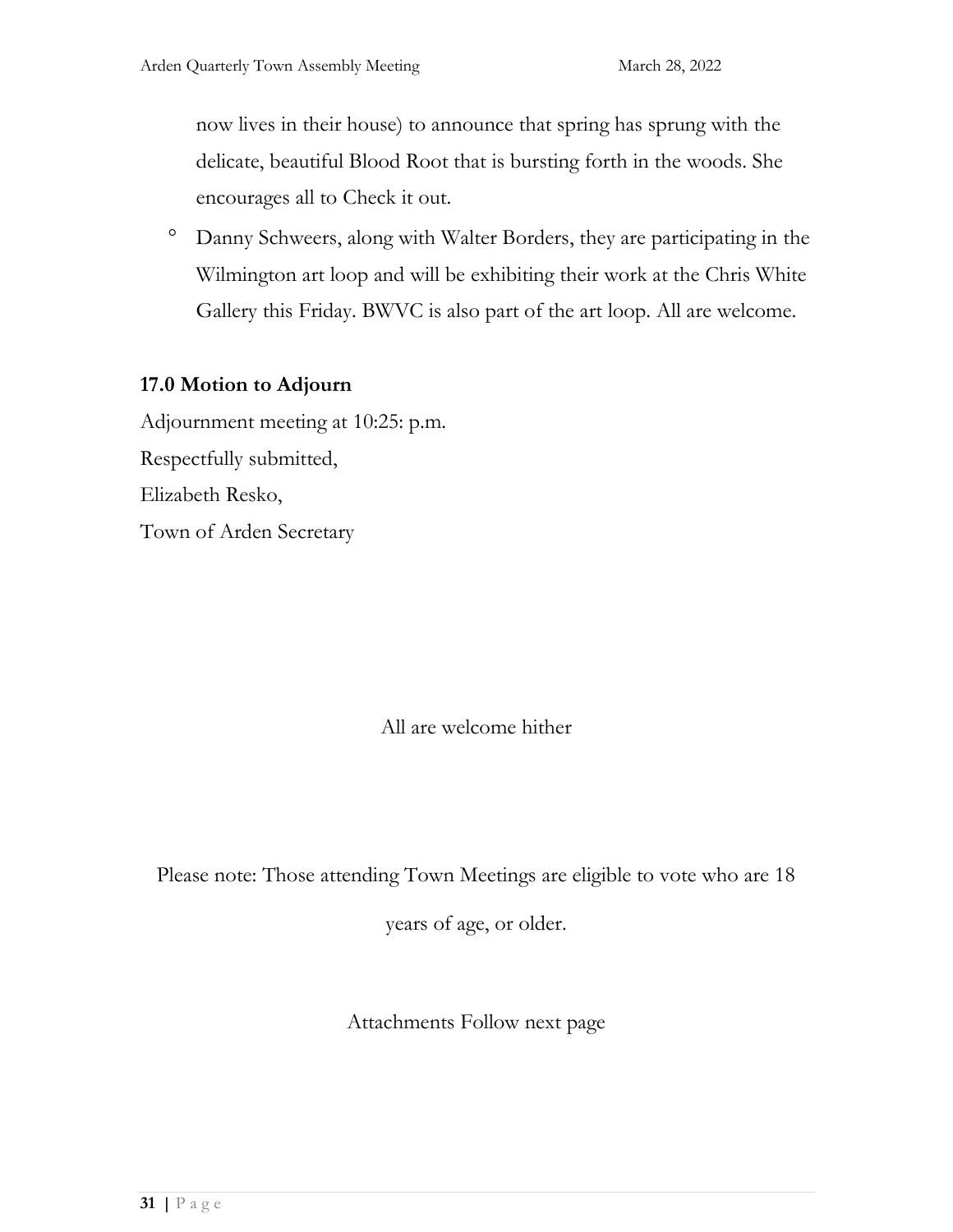| <b>Village of Arden Town Assembly</b>             |    |            |  |  |  |
|---------------------------------------------------|----|------------|--|--|--|
| <b>Trustees' Financial Report</b>                 |    |            |  |  |  |
| <b>January 24, 2022</b>                           |    |            |  |  |  |
| Current<br><b>Assets</b>                          |    |            |  |  |  |
| Schroeder Bequest (Arden B&L)                     | \$ | 20,880     |  |  |  |
| Schroeder Bequest (Vanguard)                      |    | 242,511    |  |  |  |
| Trust Reserve (Arden B&L)                         |    | 101,663    |  |  |  |
| Trust Reserve (Vanguard)                          |    | 18,448     |  |  |  |
| M & T Checking Account                            |    | 53,997     |  |  |  |
| <b>Total Cash &amp; Equity</b>                    | \$ | 437,499    |  |  |  |
|                                                   |    |            |  |  |  |
| Land Rent Receivable                              |    | 34,262     |  |  |  |
| <b>Total Current Assets</b>                       | \$ | 471,761    |  |  |  |
|                                                   |    |            |  |  |  |
|                                                   |    |            |  |  |  |
| <b>Income &amp; Expenses</b>                      |    |            |  |  |  |
|                                                   |    |            |  |  |  |
| <b>Income Mar 25-2021-June 28-2021</b>            |    |            |  |  |  |
| Land Rent Received                                | \$ | 725,874    |  |  |  |
| <b>Other Income-All Sources</b>                   |    | 6,171      |  |  |  |
| <b>Total 2020-21 Operating</b><br><b>Income</b>   | \$ | 732,045    |  |  |  |
|                                                   |    |            |  |  |  |
|                                                   |    |            |  |  |  |
| <b>Expenses Mar 25-2021-June 28-2021</b>          |    |            |  |  |  |
| Village of Arden                                  | \$ | 150,000    |  |  |  |
| Trust Administration*                             |    | 21,029     |  |  |  |
| New Castle County and School Tax                  |    | 495,699    |  |  |  |
| Tax Rebates to Leaseholders                       |    | 41,793     |  |  |  |
| Total 2021-22 Expenses                            | \$ | 708,520.55 |  |  |  |
| <b>Surplus or (Deficit)</b>                       | \$ | 23,524.46  |  |  |  |
|                                                   |    |            |  |  |  |
| *(Salary, Payroll Tax, Legal, Audit, Bookkeeping, |    |            |  |  |  |
| Office Rent, Operations)                          |    |            |  |  |  |
|                                                   |    |            |  |  |  |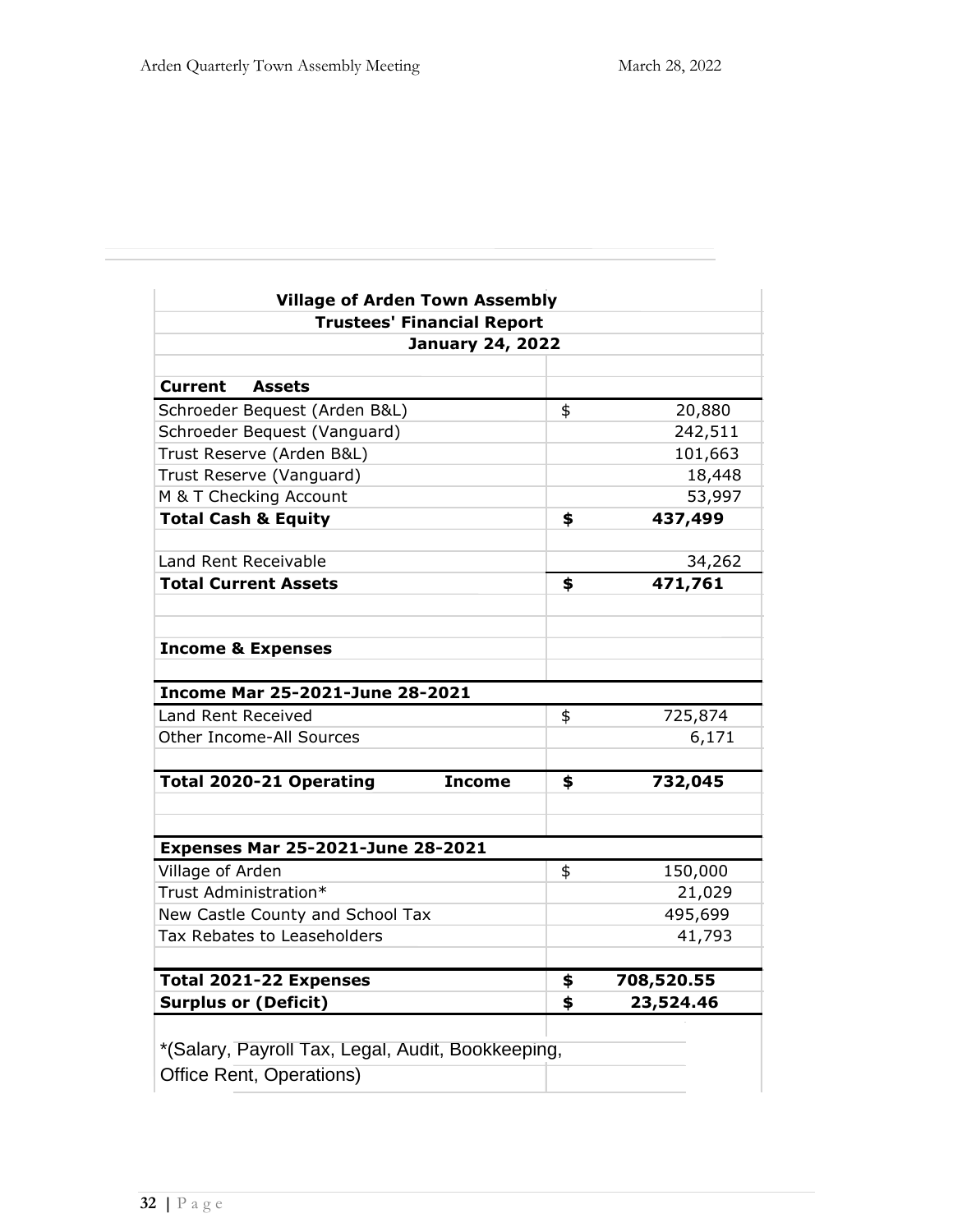| <b>UNAUDITED</b><br><b>FOR DISTRIBUTION</b><br><b>AND DISCUSSION</b><br><b>PURPOSES ONLY</b><br><b>FOR ARDEN</b><br><b>TOWN ASSEMBLY</b> | <b>Village of Arden</b><br><b>Statement of Financial Position</b><br>As of February 28, 2022 |                                                          |  |  |  |
|------------------------------------------------------------------------------------------------------------------------------------------|----------------------------------------------------------------------------------------------|----------------------------------------------------------|--|--|--|
| <b>Checking/Savings</b>                                                                                                                  |                                                                                              | <b>Notes</b>                                             |  |  |  |
| 1000 · TD Bank Checking Account                                                                                                          |                                                                                              | 75.217 includes \$310.55 TD bank Buzzware Debit Card     |  |  |  |
| 1010 • TD Bank MSA Checking Account<br>1010 · TD Bank Money Market Account                                                               | 250,287                                                                                      | 2,749 Municipal Street Aid                               |  |  |  |
|                                                                                                                                          |                                                                                              | BuzzWare \$388, Schroeder \$14,150 Village               |  |  |  |
| 1032 - Arden Building & Loan                                                                                                             |                                                                                              | 31,131 \$16,593                                          |  |  |  |
| 1050 - Fidelity Investments - net value @ 2/28/22                                                                                        |                                                                                              | 461.514 Schroeder Bequest - initial investment \$301,002 |  |  |  |
| <b>Total Cash</b>                                                                                                                        | 820,897                                                                                      |                                                          |  |  |  |
| <b>LIABILITIES</b>                                                                                                                       |                                                                                              |                                                          |  |  |  |
| 2000 · Accounts Payable, Current Liabilities, PR Tax Payable                                                                             | 1.977                                                                                        |                                                          |  |  |  |
| <b>FUND BALANCES</b>                                                                                                                     |                                                                                              |                                                          |  |  |  |
| <b>Buzz Ware Renovation Fund</b>                                                                                                         | 50,040                                                                                       |                                                          |  |  |  |
| J Schroeder Bequest                                                                                                                      | 475,663                                                                                      |                                                          |  |  |  |
| <b>Memorial Garden</b>                                                                                                                   | 8,858                                                                                        |                                                          |  |  |  |
| <b>Municipal Street Aid</b>                                                                                                              | 2.749                                                                                        |                                                          |  |  |  |
| <b>Capital Maintenance Fund</b>                                                                                                          | 30,000                                                                                       |                                                          |  |  |  |
| Village - cash available to meet budgeted expenses @ 2/28/22                                                                             | 83,477                                                                                       |                                                          |  |  |  |
| <b>Vacant Dwelling Fund</b>                                                                                                              | 27,705                                                                                       |                                                          |  |  |  |
| <b>Playground Grant</b>                                                                                                                  | 30,465                                                                                       |                                                          |  |  |  |
| <b>ARPA Funds</b>                                                                                                                        | 109,963                                                                                      |                                                          |  |  |  |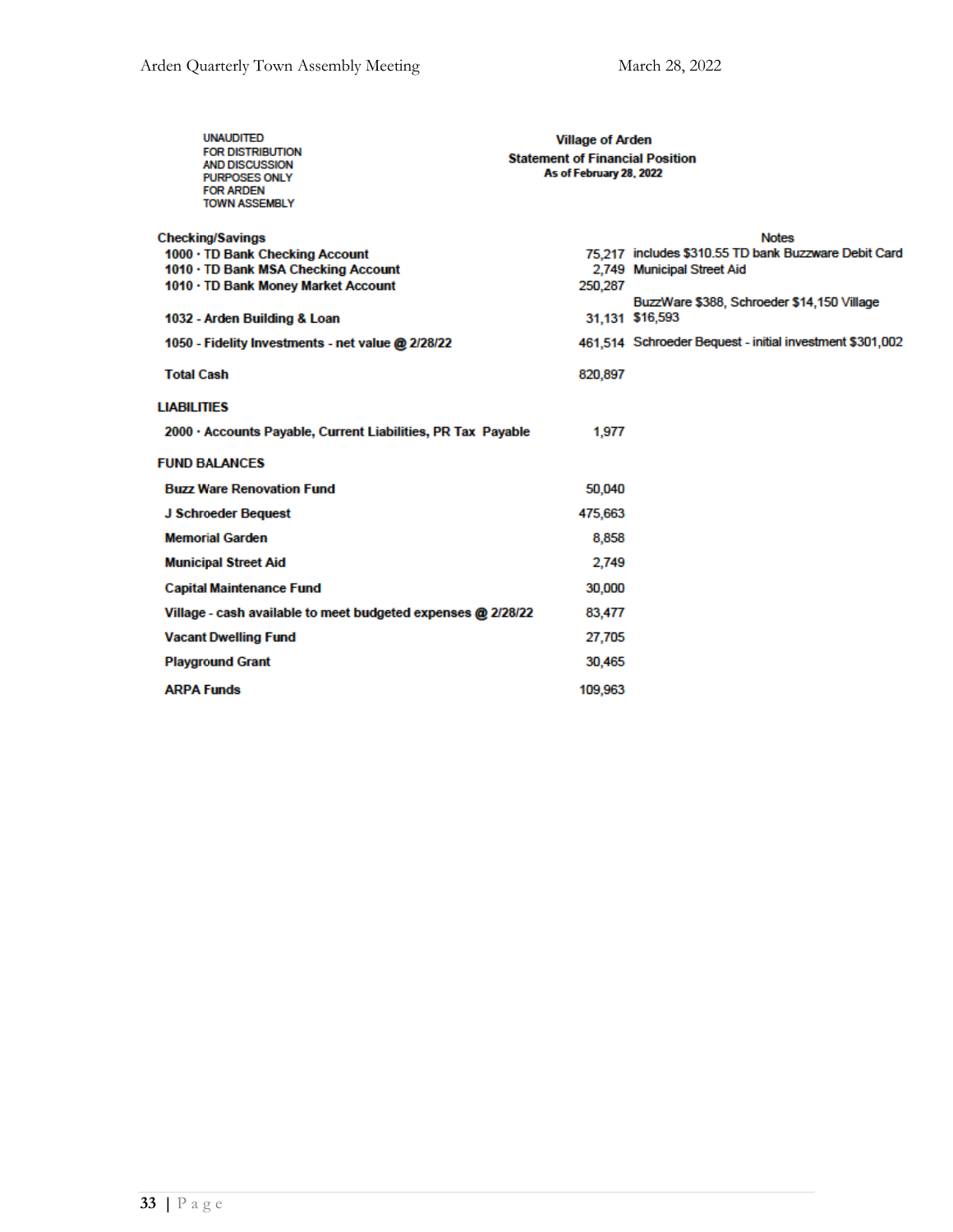| <b>UNAUDITED</b><br><b>FOR DISTRIBUTION</b><br><b>AND DISCUSSION</b><br><b>PURPOSES ONLY</b><br><b>FOR ARDEN</b><br><b>TOWN ASSEMBLY</b> | <b>Village of Arden</b><br><b>Statement of Financial Activity</b><br>As of December 31, 2021 |               |                           |                        |
|------------------------------------------------------------------------------------------------------------------------------------------|----------------------------------------------------------------------------------------------|---------------|---------------------------|------------------------|
|                                                                                                                                          | 3/25/21 - 2/23/22                                                                            |               | <b>Budget</b> % to Budget |                        |
| Revenue                                                                                                                                  |                                                                                              |               |                           |                        |
| 4000 · Transfer from Trustees - Land Rent                                                                                                | 190,000                                                                                      | 207.707       |                           |                        |
| 4100 - Donations, grants, rentals                                                                                                        | 7,596                                                                                        |               |                           |                        |
| 4510 · Franchise Fee Receipts                                                                                                            | 8,530                                                                                        | 15,100        |                           |                        |
| 4900 · Interest Income                                                                                                                   | 1.389                                                                                        | 150           |                           |                        |
| <b>Total Revenue</b>                                                                                                                     | 207,515                                                                                      | 222,957       |                           |                        |
| <b>Expenses</b>                                                                                                                          |                                                                                              |               |                           | balance left in budget |
| 6000 · Payroll & Payroll Taxes                                                                                                           | 17,409                                                                                       | 18,448        | 94.37%                    | 1.039                  |
| 6300 · Administrative Expenses                                                                                                           | 19.640                                                                                       | 33,040        | 59.44%                    | 13,400                 |
| 8000 · Committee Expenses - see detail below                                                                                             | 36,130                                                                                       | 79,890        | 45.22%                    | 43.760                 |
| 8010 - Contributions & Donations                                                                                                         | 5.480                                                                                        | 5.480         | 100.00%                   |                        |
| <b>Contigency Fund</b>                                                                                                                   |                                                                                              | 10,000        | 0.00%                     | 10,000                 |
| 8030 - Trash Service                                                                                                                     | 63,952                                                                                       | 76,099        | 84.04%                    | 12.147                 |
| <b>Total Expense</b>                                                                                                                     | 142.611                                                                                      | 222.957       | 63.96%                    | 80,346                 |
|                                                                                                                                          |                                                                                              |               |                           |                        |
| <b>Surplus (deficit)</b>                                                                                                                 | 64,904                                                                                       |               |                           |                        |
|                                                                                                                                          |                                                                                              |               |                           | balance left           |
| <b>Committee</b>                                                                                                                         | <b>Actuals YTD</b>                                                                           | <b>Budget</b> |                           | in budget              |
| <b>Advisory</b><br><b>Archives</b>                                                                                                       |                                                                                              |               |                           |                        |
| <b>Board of Assessors</b>                                                                                                                | 1.506                                                                                        | 1.620<br>50   | 92.96%<br>0.00%           | 114<br>50              |
|                                                                                                                                          |                                                                                              | 50            | 0.00%                     | 50                     |
| <b>Budget</b><br><b>Buzz Ware - Renovation Fund</b>                                                                                      |                                                                                              | 2,000         | 0.00%                     | 2.000                  |
| <b>Buzz Ware - general operating support</b>                                                                                             |                                                                                              | 4.500         | 0.00%                     | 4.500                  |
| <b>Civic</b>                                                                                                                             | 26,950                                                                                       | 58,000        | 46.47%                    | 31,050                 |
| <b>Community Planning</b>                                                                                                                | 50                                                                                           | 400           | 12.50%                    | 350                    |
| <b>Forest</b>                                                                                                                            | 5.713                                                                                        | 7.200         | 79.35%                    | 1.487                  |
| Playground                                                                                                                               | 1,911                                                                                        | 3,600         | 53.08%                    | 1,689                  |
| <b>Registration</b>                                                                                                                      |                                                                                              | 270           | 0.00%                     | 270                    |
| <b>Safety</b>                                                                                                                            |                                                                                              | 2,200         | 0.00%                     | 2,200                  |
|                                                                                                                                          | 36.130                                                                                       | 79,890        | 45.22%                    | 43,760                 |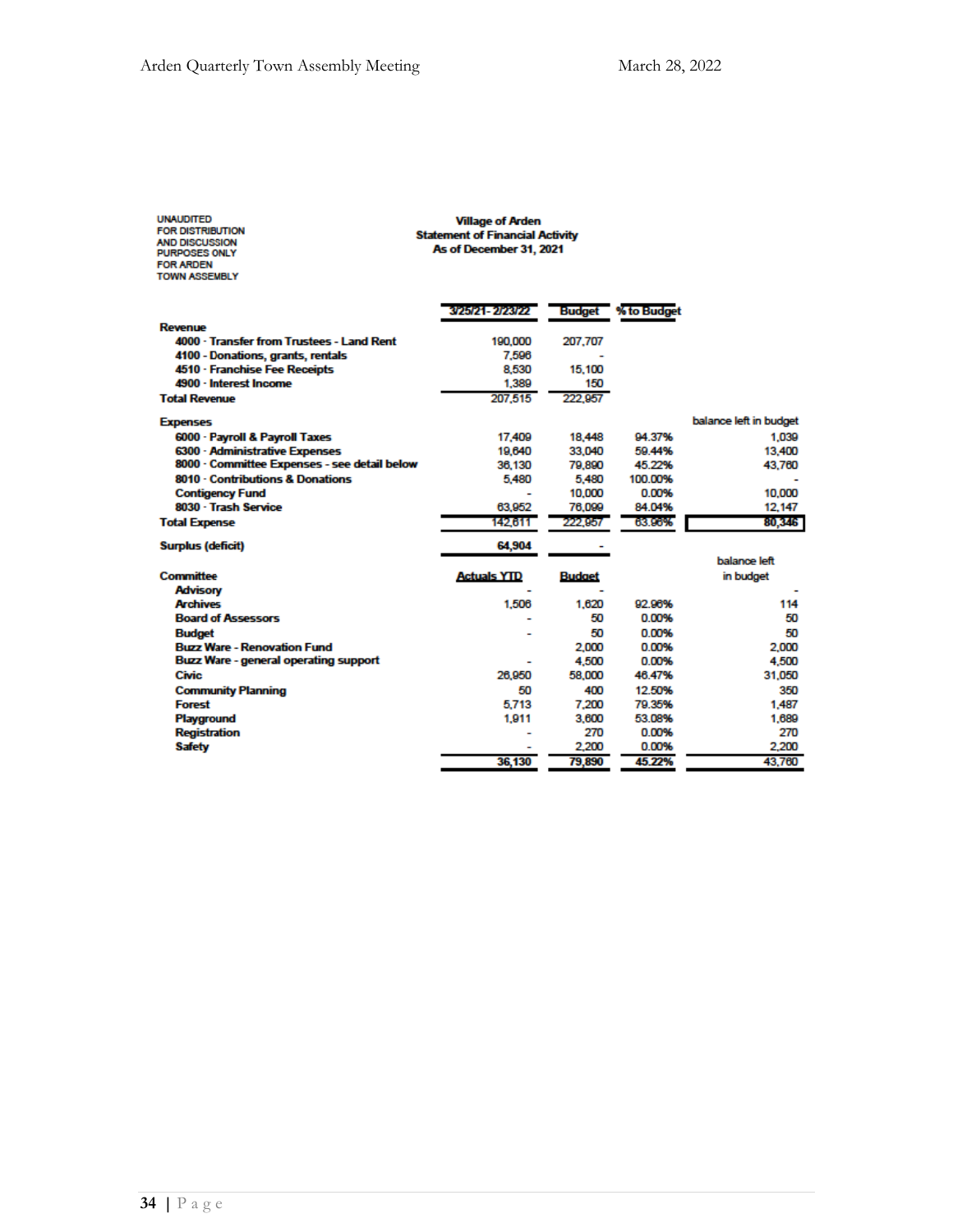| <b>DZZD</b><br>1/26/21-2021/22<br>Sec.c<br>0.320<br>89,786<br>30,465<br>27 705<br>50,000<br>(17800)<br>45505<br>10.00<br>29,000<br>7,200<br>32,200<br>30 000<br>2002<br>加观<br>18758<br>村湖<br>2749<br>27,930<br>10.758<br>27.550<br><b>TRRA</b><br>Ş<br>0.80<br>兰兰<br>2,000<br>t an<br>前六<br>16,787<br>408,800<br>475,683<br>5,022<br>NATIO<br>16.797<br>見返し<br>4,9%<br>10,5%<br>1000<br>ŝ<br>ð<br>50.1<br>2,00<br>2,154<br>20,727<br>ä<br>í<br>8<br>Ê<br>Ř<br>3/126<br>500<br>2445<br>36,093<br>15,040<br>2242<br>g<br>5<br>82,964<br>27,085<br>7060 - Liconses/Permits/Fees/AlarmMontecring<br>7020 - Utilities (gas, alectric, water, talkphone)<br>4520 - Vacant Property Registration Fees<br>9900 - Unwallond gains or investments<br><b>ISBO</b> · Interest & Dividend Income<br>8300 · Administrative Expenses<br>1000 - General Funds - Village<br>6000 - Payroll & Payroll Taxes<br>Garned Torward tune batance<br><b>700 - Repairs &amp; Maintenance</b><br>4100 - Program Dunatoms<br>800 - Program Experience<br>6510 Janikowid Supples<br><b>4t10 - Dosations</b><br><b>A400 - Rentalix</b><br>4300 - Grants<br>Surplus (Deficit)<br><b>Fund balance</b><br>Total Raymone<br>Total Experter<br>Expenses<br>Revenue<br>SMEC | FOR DISTRIBUTION<br>TOWN ASSENBLY<br>AND DISCUSSION<br>FURPOSES ONLY<br>FOR ARDEN<br>CINAUDITED | BuzzWare    | Buzz resewator | Washington<br>Bequest | <b>Special Village Funds</b><br>MARTIUTINE<br>Garden | 1851            | CapitalVitercont<br>paFund | Vacant Uwemng<br>Fund | suscellar.<br>Grant |
|-----------------------------------------------------------------------------------------------------------------------------------------------------------------------------------------------------------------------------------------------------------------------------------------------------------------------------------------------------------------------------------------------------------------------------------------------------------------------------------------------------------------------------------------------------------------------------------------------------------------------------------------------------------------------------------------------------------------------------------------------------------------------------------------------------------------------------------------------------------------------------------------------------------------------------------------------------------------------------------------------------------------------------------------------------------------------------------------------------------------------------------------------------------------------------------------------------------------------------------------|-------------------------------------------------------------------------------------------------|-------------|----------------|-----------------------|------------------------------------------------------|-----------------|----------------------------|-----------------------|---------------------|
|                                                                                                                                                                                                                                                                                                                                                                                                                                                                                                                                                                                                                                                                                                                                                                                                                                                                                                                                                                                                                                                                                                                                                                                                                                         |                                                                                                 | 22221-22222 | 375021-203022  | 826/21-223/22         | 3/25(2) - 2/25/22                                    | 3/26/21-2/20/22 | zzatek - Kask              | N2W1-22922            |                     |
|                                                                                                                                                                                                                                                                                                                                                                                                                                                                                                                                                                                                                                                                                                                                                                                                                                                                                                                                                                                                                                                                                                                                                                                                                                         |                                                                                                 |             |                |                       |                                                      |                 |                            |                       |                     |
|                                                                                                                                                                                                                                                                                                                                                                                                                                                                                                                                                                                                                                                                                                                                                                                                                                                                                                                                                                                                                                                                                                                                                                                                                                         |                                                                                                 |             |                |                       |                                                      |                 |                            |                       |                     |
|                                                                                                                                                                                                                                                                                                                                                                                                                                                                                                                                                                                                                                                                                                                                                                                                                                                                                                                                                                                                                                                                                                                                                                                                                                         |                                                                                                 |             |                |                       |                                                      |                 |                            |                       |                     |
|                                                                                                                                                                                                                                                                                                                                                                                                                                                                                                                                                                                                                                                                                                                                                                                                                                                                                                                                                                                                                                                                                                                                                                                                                                         |                                                                                                 |             |                |                       |                                                      |                 |                            |                       |                     |
|                                                                                                                                                                                                                                                                                                                                                                                                                                                                                                                                                                                                                                                                                                                                                                                                                                                                                                                                                                                                                                                                                                                                                                                                                                         |                                                                                                 |             |                |                       |                                                      |                 |                            |                       |                     |
|                                                                                                                                                                                                                                                                                                                                                                                                                                                                                                                                                                                                                                                                                                                                                                                                                                                                                                                                                                                                                                                                                                                                                                                                                                         |                                                                                                 |             |                |                       |                                                      |                 |                            |                       |                     |
|                                                                                                                                                                                                                                                                                                                                                                                                                                                                                                                                                                                                                                                                                                                                                                                                                                                                                                                                                                                                                                                                                                                                                                                                                                         |                                                                                                 |             |                |                       |                                                      |                 |                            |                       |                     |
|                                                                                                                                                                                                                                                                                                                                                                                                                                                                                                                                                                                                                                                                                                                                                                                                                                                                                                                                                                                                                                                                                                                                                                                                                                         |                                                                                                 |             |                |                       |                                                      |                 |                            |                       |                     |
|                                                                                                                                                                                                                                                                                                                                                                                                                                                                                                                                                                                                                                                                                                                                                                                                                                                                                                                                                                                                                                                                                                                                                                                                                                         |                                                                                                 |             |                |                       |                                                      |                 |                            |                       |                     |
|                                                                                                                                                                                                                                                                                                                                                                                                                                                                                                                                                                                                                                                                                                                                                                                                                                                                                                                                                                                                                                                                                                                                                                                                                                         |                                                                                                 |             |                |                       |                                                      |                 |                            |                       |                     |
|                                                                                                                                                                                                                                                                                                                                                                                                                                                                                                                                                                                                                                                                                                                                                                                                                                                                                                                                                                                                                                                                                                                                                                                                                                         |                                                                                                 |             |                |                       |                                                      |                 |                            |                       |                     |
|                                                                                                                                                                                                                                                                                                                                                                                                                                                                                                                                                                                                                                                                                                                                                                                                                                                                                                                                                                                                                                                                                                                                                                                                                                         |                                                                                                 |             |                |                       |                                                      |                 |                            |                       |                     |
|                                                                                                                                                                                                                                                                                                                                                                                                                                                                                                                                                                                                                                                                                                                                                                                                                                                                                                                                                                                                                                                                                                                                                                                                                                         |                                                                                                 |             |                |                       |                                                      |                 |                            |                       |                     |
|                                                                                                                                                                                                                                                                                                                                                                                                                                                                                                                                                                                                                                                                                                                                                                                                                                                                                                                                                                                                                                                                                                                                                                                                                                         |                                                                                                 |             |                |                       |                                                      |                 |                            |                       |                     |
|                                                                                                                                                                                                                                                                                                                                                                                                                                                                                                                                                                                                                                                                                                                                                                                                                                                                                                                                                                                                                                                                                                                                                                                                                                         |                                                                                                 |             |                |                       |                                                      |                 |                            |                       |                     |
|                                                                                                                                                                                                                                                                                                                                                                                                                                                                                                                                                                                                                                                                                                                                                                                                                                                                                                                                                                                                                                                                                                                                                                                                                                         |                                                                                                 |             |                |                       |                                                      |                 |                            |                       |                     |
|                                                                                                                                                                                                                                                                                                                                                                                                                                                                                                                                                                                                                                                                                                                                                                                                                                                                                                                                                                                                                                                                                                                                                                                                                                         |                                                                                                 |             |                |                       |                                                      |                 |                            |                       |                     |
|                                                                                                                                                                                                                                                                                                                                                                                                                                                                                                                                                                                                                                                                                                                                                                                                                                                                                                                                                                                                                                                                                                                                                                                                                                         |                                                                                                 |             |                |                       |                                                      |                 |                            |                       |                     |
|                                                                                                                                                                                                                                                                                                                                                                                                                                                                                                                                                                                                                                                                                                                                                                                                                                                                                                                                                                                                                                                                                                                                                                                                                                         |                                                                                                 |             |                |                       |                                                      |                 |                            |                       |                     |
|                                                                                                                                                                                                                                                                                                                                                                                                                                                                                                                                                                                                                                                                                                                                                                                                                                                                                                                                                                                                                                                                                                                                                                                                                                         |                                                                                                 |             |                |                       |                                                      |                 |                            |                       |                     |
|                                                                                                                                                                                                                                                                                                                                                                                                                                                                                                                                                                                                                                                                                                                                                                                                                                                                                                                                                                                                                                                                                                                                                                                                                                         |                                                                                                 |             |                |                       |                                                      |                 |                            |                       |                     |
|                                                                                                                                                                                                                                                                                                                                                                                                                                                                                                                                                                                                                                                                                                                                                                                                                                                                                                                                                                                                                                                                                                                                                                                                                                         |                                                                                                 |             |                |                       |                                                      |                 |                            |                       |                     |
|                                                                                                                                                                                                                                                                                                                                                                                                                                                                                                                                                                                                                                                                                                                                                                                                                                                                                                                                                                                                                                                                                                                                                                                                                                         |                                                                                                 |             |                |                       |                                                      |                 |                            |                       |                     |

 $\label{eq:3.1} \frac{p}{\pi} \left( \mathbf{r} \cdot \mathbf{r} \right) \left( \mathbf{r} \cdot \mathbf{r} \right)$ 

 $\begin{picture}(20,5) \put(0,0){\line(1,0){15}} \put(15,0){\line(1,0){15}} \put(15,0){\line(1,0){15}} \put(15,0){\line(1,0){15}} \put(15,0){\line(1,0){15}} \put(15,0){\line(1,0){15}} \put(15,0){\line(1,0){15}} \put(15,0){\line(1,0){15}} \put(15,0){\line(1,0){15}} \put(15,0){\line(1,0){15}} \put(15,0){\line(1,0){15}} \put(15,0){\line(1,$ 

 $\frac{100,000}{100,000}$ 

ARPA Funds<br>3/2621-2/2722

 $(100, 100)$ 

 $\lambda = 1$ 

 $109,503$ 

š,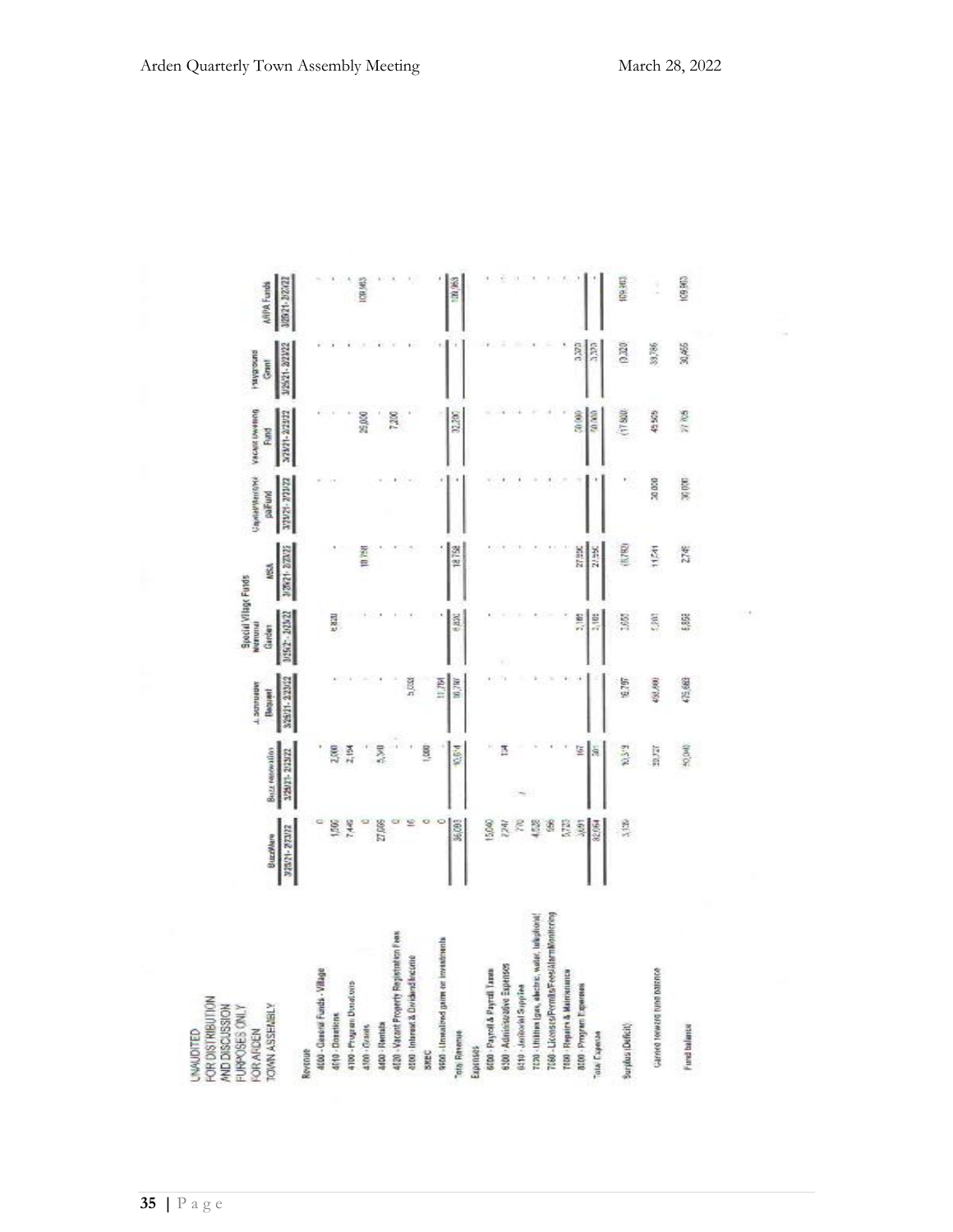| <b>ARDEN BUDGET 3-YEAR PROJECTION 2023-2026</b>                      |                              |                        |                      |                      |                      |  |  |
|----------------------------------------------------------------------|------------------------------|------------------------|----------------------|----------------------|----------------------|--|--|
|                                                                      |                              | 2022-2023              | 2023-2024            | 2024-2025            | 2025-2026            |  |  |
| TRUSTEE'S NON-DISCRETIONARY EXPENSES                                 | <b>NOTE</b>                  | <b>Approved Budget</b> | <b>Forecast</b>      | <b>Forecast</b>      | <b>Forecast</b>      |  |  |
| <b>Property Taxes</b>                                                |                              |                        |                      |                      |                      |  |  |
| County (Property + Crossing Guard)                                   | $\mathbf{1}$                 | \$120,395<br>446,619   | \$120,395<br>446,619 | \$124,007<br>460,018 | \$127,727<br>473,818 |  |  |
| School (Brandywine + Votech)<br>Trust Administration (Details below) | $1\,$<br>$\overline{2}$      | 27,516                 | 28,267               | 29,041               | 29,838               |  |  |
| Audit                                                                |                              | 5,323                  | 5,483                | 5,647                | 5,817                |  |  |
| Professional-Legal                                                   |                              | 6,351                  | 6,542                | 6,738                | 6,940                |  |  |
| Operations & fees                                                    |                              | 13,370                 | 13,771               | 14,184               | 14,610               |  |  |
| Office Rent                                                          |                              | 2,472                  | 2,472                | 2,472                | 2,472                |  |  |
| SUBTOTAL TRUSTEE'S NON-DISCRETIONARY EX                              |                              | \$594,530              | \$595,281            | \$613,066            | \$631,383            |  |  |
| <b>TOWN NON-DISCRETIONARY EXPENSES</b><br>Trash/Recycle Service      |                              | \$67,260               | \$69,278             | \$71,356             | \$73,497             |  |  |
| Operations & Fees                                                    | 3<br>$\overline{\mathbf{4}}$ | 21,381                 | 25,002               | 25,385               | 25,779               |  |  |
| Audit                                                                |                              | 7,500                  | 8,700                | 8,700                | 8,700                |  |  |
| Printing, postage, phone, internet                                   |                              | 1,500                  | 3,550                | 3,550                | 3,550                |  |  |
| Insurance                                                            |                              | 12,381                 | 12,752               | 13,135               | 13,529               |  |  |
| Legal fees                                                           |                              | 15,000                 | 15,000               | 15,000               | 15,000               |  |  |
| Municipal Street Aid                                                 |                              | 19,446                 | 18,500               | 18,500               | 18,500               |  |  |
| Secretary<br>Treasurer                                               |                              | 5,725<br>5,725         | 5,725<br>5,725       | 5,725<br>5,725       | 5,725<br>5,725       |  |  |
| Bookkeeping and Payroll Tax Services                                 |                              | 6,505                  | 6,700                | 6,901                | 7,108                |  |  |
| Town Payroll Taxes                                                   |                              | 1,848                  | 1,848                | 1,848                | 1,848                |  |  |
| Buzz Ware Village Center Operations                                  | 5                            | 30,000                 | 30,900               | 31,827               | 32,782               |  |  |
| Buzz Ware Village Center Commitment                                  | 6                            | 2,000                  | 2,000                | 2,000                | 2,000                |  |  |
| SUBTOTAL TOWN NON-DISCRETIONARY EXPEN                                |                              | \$174,889              | \$180,677            | \$184,266            | \$187,963            |  |  |
| <b>BUDGET EXPENSES</b>                                               |                              |                        |                      |                      |                      |  |  |
| Advisory                                                             |                              | \$100<br>1,800         | \$100                | \$100                | \$100                |  |  |
| Archives<br>Assessors                                                |                              | 100                    | 1,800<br>100         | 1,800<br>100         | 1,800<br>100         |  |  |
| <b>Budget</b>                                                        |                              | 100                    | 100                  | 100                  | 100                  |  |  |
| Buzz Ware Village Center Support                                     | 7                            | 5,000                  | 5,000                | 5,000                | 5,000                |  |  |
| Civic Committee                                                      |                              | 58,000                 | 58,000               | 58,000               | 58,000               |  |  |
| Community Planning                                                   |                              | 500                    | 500                  | 500                  | 500                  |  |  |
| Forests                                                              |                              | 8,000                  | 8,000                | 8,000                | 8,000                |  |  |
| Playground<br>Registration                                           |                              | 4,000<br>300           | 4,000<br>300         | 4,000<br>300         | 4,000<br>300         |  |  |
| Safety - General                                                     | 9                            | 3,400                  | 3,400                | 3,400                | 3,400                |  |  |
| Safety - Speed Enforcement                                           | $\overline{9}$               | 1,000                  | 1,000                | 1,000                | 1,000                |  |  |
| <b>ACRA</b>                                                          |                              | 2,000                  | 2,000                | 2,000                | 2,000                |  |  |
| Arden Page                                                           |                              | 500                    | 500                  | 500                  | 500                  |  |  |
| Arden Library                                                        |                              | 1,200                  | 1,200                | 1,200                | 1,200                |  |  |
| Fire Companies<br>Arden Club Donation                                |                              | 1,600<br>500           | 1,600<br>500         | 1,600<br>500         | 1,600<br>500         |  |  |
| Contingencies                                                        | $1\,1$                       | 10,000                 | 10,000               | 10,000               | 10,000               |  |  |
| <b>SUBTOTAL BUDGET EXPENSES</b>                                      |                              | \$98,100               | \$98,100             | \$98,100             | \$98,100             |  |  |
| American Rescue Plan Act (ARPA)                                      | 12                           | \$219,926              |                      |                      |                      |  |  |
| <b>TOTAL TOWN EXPENSES</b>                                           |                              | \$492,915              | \$278,777            | \$282,366            | \$286,063            |  |  |
|                                                                      |                              |                        |                      |                      |                      |  |  |
| <b>TOTAL TRUSTEE &amp; TOWN EXPENSES</b>                             |                              | \$1,087,445            | \$874,059            | \$895,432            | \$917,446            |  |  |
|                                                                      |                              |                        |                      |                      |                      |  |  |
| <b>Expected Offsetting Income</b><br>Municipal Street Aid            |                              | \$19,446               | \$18,500             | \$18,500             | \$18,500             |  |  |
| Buzz Ware Village Center Operations                                  |                              | 30,000                 | 30,900               | 31,827               | 32,782               |  |  |
| American Rescue Plan Act (ARPA)                                      | 12                           | 219,926                |                      |                      |                      |  |  |
| <b>Other Town Income</b>                                             |                              |                        |                      |                      |                      |  |  |
| Interest and Other Income                                            | 13                           | 18,100                 | 18,300               | 18,300               | 18,300               |  |  |
|                                                                      |                              |                        |                      |                      |                      |  |  |
| <b>TOTAL Offsetting Income</b>                                       |                              | \$287,472              | \$67,700             | \$68,627             | \$69,582             |  |  |
|                                                                      |                              |                        |                      |                      |                      |  |  |
| Additional income required                                           |                              | \$799,973              | \$806,359            | \$826,805            | \$847,864            |  |  |
| Place-holder budget item                                             |                              |                        |                      |                      |                      |  |  |
| Town Legal Expenses                                                  |                              | \$15,000               | \$15,000             | \$15,000             | \$15,000             |  |  |
| Contingencies                                                        |                              | 10,000                 | 10,000               | 10,000               | 10,000               |  |  |
| Capital, Maintenance, and Repair Fund                                | 14                           |                        |                      |                      |                      |  |  |
| Buzz Ware Village Center Support                                     |                              | 5,000                  | 5,000                | 5,000                | 5,000                |  |  |
| <b>Total Place-holder budget item</b>                                |                              | \$30,000               | \$30,000             | \$30,000             | \$30,000             |  |  |
|                                                                      |                              |                        |                      |                      |                      |  |  |
| <b>Final Deficit</b>                                                 |                              | \$769,973              | \$776,359            | \$796,805            | \$817,864            |  |  |